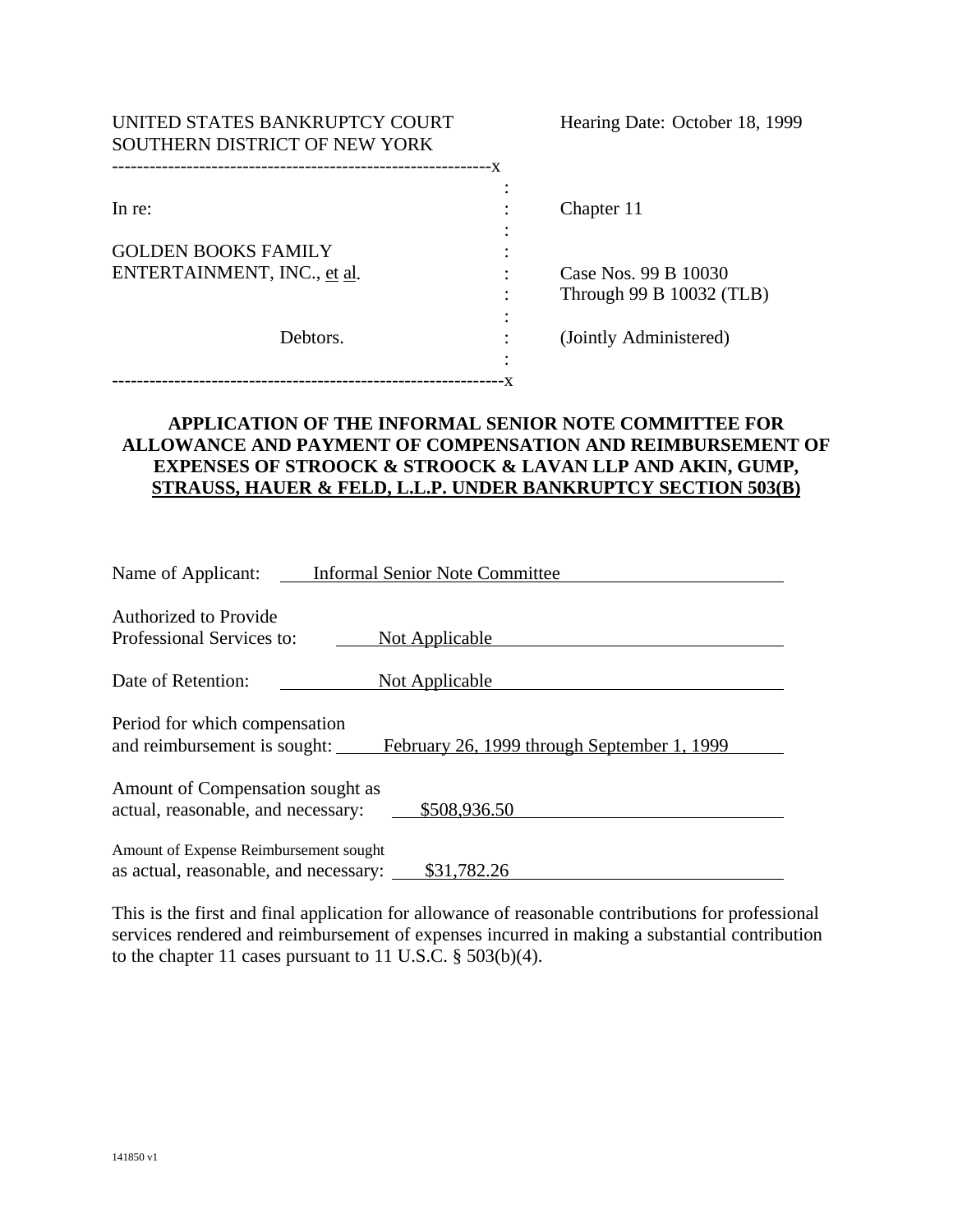| UNITED STATES BANKRUPTCY COURT<br>SOUTHERN DISTRICT OF NEW YORK |   | Hearing Date: October 18, 1999                   |
|-----------------------------------------------------------------|---|--------------------------------------------------|
|                                                                 |   |                                                  |
| In re:                                                          |   | Chapter 11                                       |
| <b>GOLDEN BOOKS FAMILY</b><br>ENTERTAINMENT, INC., et al.       |   | Case Nos. 99 B 10030<br>Through 99 B 10032 (TLB) |
| Debtors.                                                        | ٠ | (Jointly Administered)                           |
|                                                                 |   |                                                  |

## **APPLICATION OF THE INFORMAL SENIOR NOTE COMMMITTEE FOR ALLOWANCE AND PAYMENT OF COMPENSATION AND REIMBURSEMENT OF EXPENSES OF STROOCK & STROOCK & LAVAN LLP AND AKIN, GUMP, STRAUSS, HAUER & FELD, L.L.P. UNDER BANKRUPTCY CODE § 503(b)**

## **TO: THE HONORABLE TINA L. BROZMAN CHIEF UNITED STATES BANKRUPTCY JUDGE**

The Informal Senior Note Committee (the "Informal Committee"), by and through its counsel, Akin, Gump, Strauss, Hauer & Feld, L.L.P. ("Akin Gump"), and its former counsel, Stroock & Stroock & Lavan LLP ("Stroock," and collectively with Akin Gump, the "Law Firms"), submits this application (the "Application") for allowance and payment of compensation and reimbursement of expenses of the Law Firms under section 503(b) of title 11 of the United States Code, 11 U.S.C. §§ 101 et seq. (the "Bankruptcy Code"), and in support thereof respectfully represents as follows: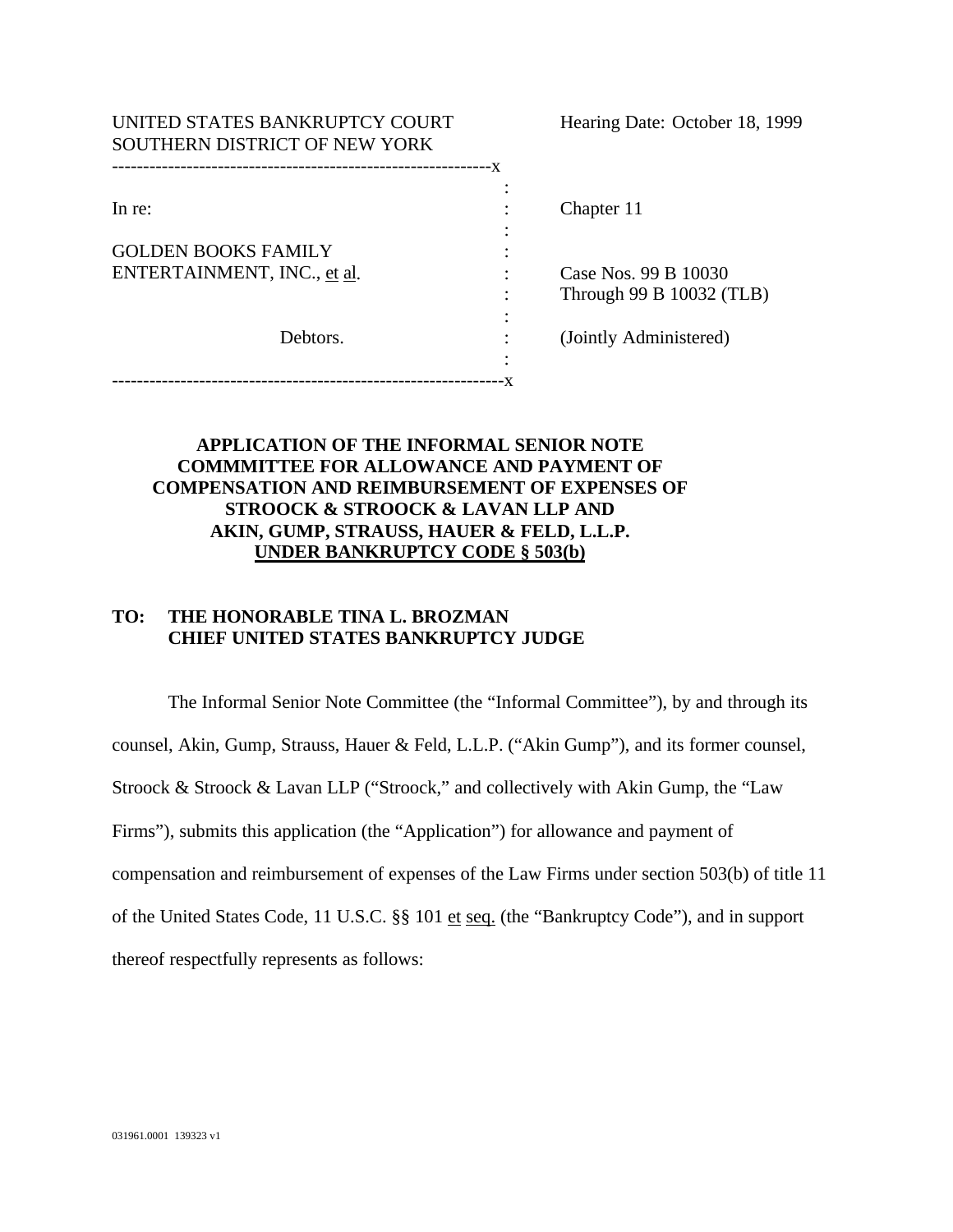#### **INTRODUCTION**

1. By this Application, the Informal Committee requests an order of this Court under Sections 503(b)(3)(D) and (b)(4) of the Bankruptcy Code and Federal Rule of Bankruptcy Procedure ("Bankruptcy Rule") 2016 awarding (a) an allowance of reasonable compensation in the amounts of \$300.540.00 for Stroock and \$208,366.50 for Akin Gump for professional services rendered by the Law Firms on behalf of the Informal Committee during the period from February 26, 1999 through August 31, 1999 (the "Application Period"), and (b) reimbursement of actual, necessary expenses in the amounts of \$20,306.21 for Stroock and \$11,476.05 for Akin Gump incurred by the Law Firms in rendering such services.

2. Akin Gump is seeking compensation for 641.2 hours of attorney time and 98.6 hours of paraprofessional time expended on this matter during the Application Period. Stroock is seeking compensation for 755.8 hours of attorney time and 112.2 hours of paraprofessional time expended on this matter during the Application Period.

3. A summary schedule for the 738.1 hours of legal service for which compensation is sought by Akin Gump is attached hereto as Exhibit A. A summary schedule for the 868 hours of legal service for which compensation is sought by Stroock is attached hereto as Exhibit B.

4. Prior to the Debtors filing for bankruptcy on February 26, 1999 (the "Petition Date"), the Informal Committee retained Stroock to represent it in connection with an amendment and waiver (the "Amendment Transaction") and related matters concerning the 7.65% Senior Notes due 2002 (the "Senior Notes"). Subsequent to effectuation of the Amendment Transaction, Stroock assisted the holders of the Senior Notes (the "Senior Noteholders") in connection with the Debtors' failure to make the September 15, 1998 interest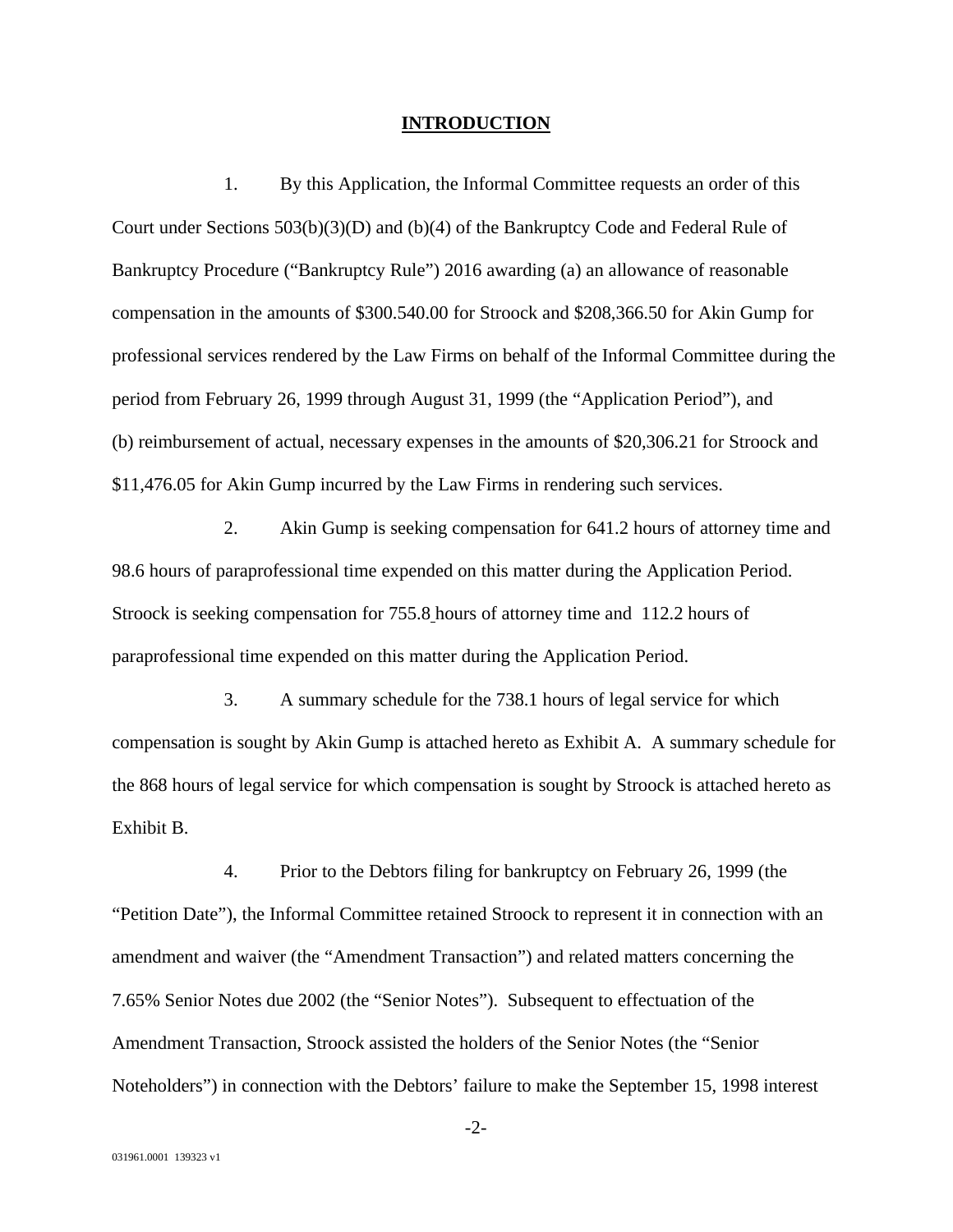payment due on the Senior Notes. In each of these roles, Stroock worked closely with the Debtors and their professionals, on behalf of the Senior Noteholders, to fashion and implement mutually beneficial solutions to the problems affecting the Debtors and the Senior Noteholders. The Debtors entered into formal retainer agreements with Stroock and kept Stroock current on its fees and disbursements accrued on behalf of the Senior Noteholders up to the Petition Date.

5. Prior to the Petition Date, the Senior Noteholders, through the Informal Committee, the Debtors, and the Debtors' other major creditor constituencies agreed on the terms of a consensual plan of reorganization. It was further agreed among the parties that Stroock would continue in its role as counsel to the Informal Committee and that, subject to Court approval, Stroock would be compensated for all of its fees and disbursements incurred in such role.

6. The Office of the United States Trustee did not appoint an Official Committee of Unsecured Creditors in this case.

7. Both pre-and post-petition, Fred S. Hodara was the partner at Stroock with the primary responsibility for the representation of the Informal Committee. Through his representation of the Informal Committee, Mr. Hodara had extensive knowledge of the issues concerning the Debtors and their estates. On May 14, 1999, Mr. Hodara withdrew as a member of Stroock and became a member of Akin Gump. Upon announcing his affiliation with Akin Gump, the Informal Committee determined that it would be in the best interests of the Informal Committee and the Debtors' estates to have Akin Gump replace Stroock as counsel to the Informal Committee. With the consent of the Debtors and notice to the Court, Akin Gump did then replace Stroock as counsel to the Informal Committee.

-3-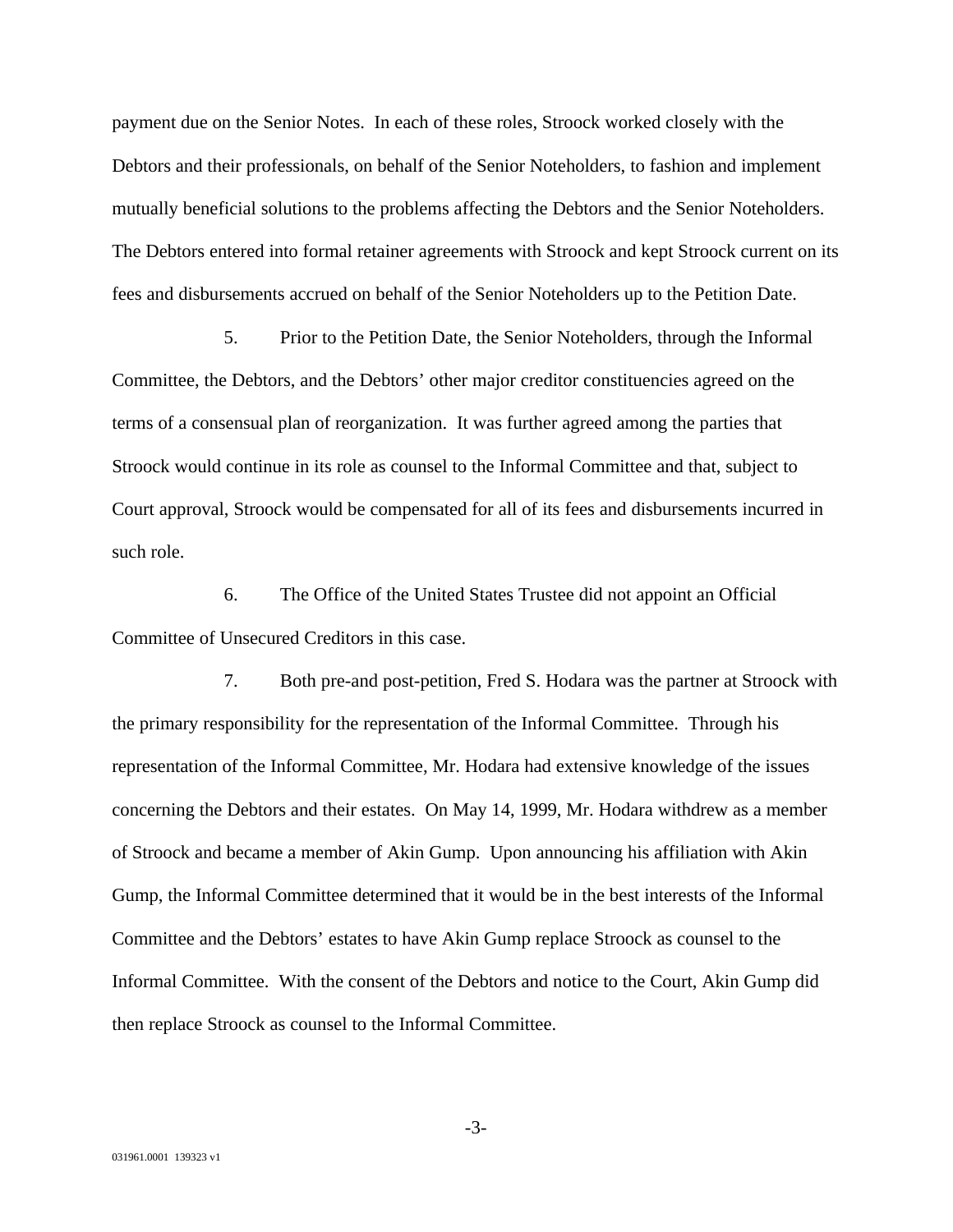8. This Application does not seek any compensation for any overlapping services rendered by Stroock and Akin Gump in connection with the transition of services between the firms.

9. Thereafter, a procedure for compensation of counsel to the Informal Committee and other parties in interest was discussed with the Court and the United States Trustee. It was agreed that, in view of the substantial contributions to the pre-negotiated restructuring of the Debtors' estates of the various parties in interest, including by the Informal Committee, each of the retained representatives of such parties in interest would file an application under Section 503(b) of the Bankruptcy Code so that such representatives could be appropriately compensated.

10. Upon the occurrence of the hearing on confirmation of the Debtors' Amended Plan of Reorganization (the "Plan"), this Court scheduled dates for the filing of fee applications, including applications under Section 503(b). Accordingly, the Law Firms have prepared this Application.

11. The certification of Fred S. Hodara (the "Hodara Affidavit"), a member of Akin Gump, pursuant to General Order M-151 of the Bankruptcy Court for the Southern District of New York, establishing the "Amended Guidelines for Fees and Expenses for Professionals in Southern District of New York Cases" (the "Southern District Guidelines"), is attached as Exhibit  $C<sup>1</sup>$  A summary of expenses incurred and posted by Akin Gump in its representation of the Informal Committee during the Application Period is attached as Exhibit D Full compilations

<u>.</u>

<sup>1</sup> The Southern District Guidelines incorporate by reference guidelines promulgated by the Executive Office for the United States Trustee on January 30, 1996 (the "UST Guidelines"). By their terms, the Southern District Guidelines and the UST Guidelines apply to applications for compensation and reimbursement under Sections 330 and 331 of the Bankruptcy Code. Although the Application does not seek compensation and reimbursement under those sections of the Bankruptcy Code, but rather under Sections 503(b)(3)(D) and (b)(4), the Application has been prepared in accordance with the Southern District Guidelines in order to present information in a convenient and meaningful format typically reviewed by the Court, the Office of the United States Trustee and other parties in interest in a Chapter 11 case.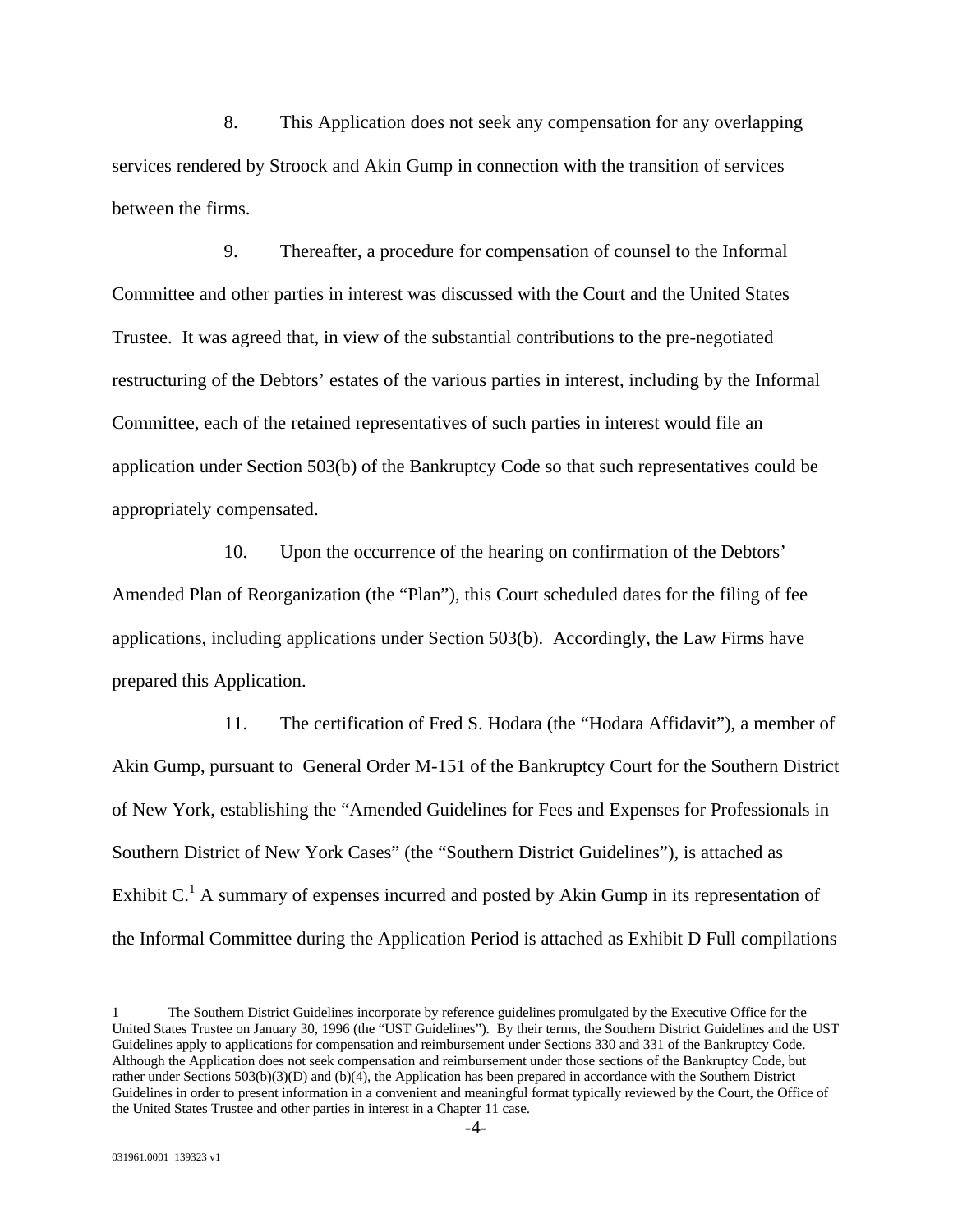of contemporaneous time records reflecting the compensation sought by Akin Gump for the Application Period are attached as Exhibit E.

12. The certification of Robert A. Raskin (the "Raskin Affidavit"), a member of Stroock, pursuant to the Southern District Guidelines, is attached as Exhibit F. A summary of expenses incurred and posted by Stroock in its representation of the Informal Committee during the Application Period is attached as Exhibit G. Full compilations of contemporaneous time records reflecting the compensation sought by Stroock for the Application Period are attached as Exhibit H.

13. This Court has jurisdiction over this Application under (a) 28 U.S.C. §§ 157(a) and 1334(b), (b) the standing referral order of the United States District Court for the Southern District of New York, dated July 10, 1984 (Ward, Acting C.J.), and (c) Section 11.1 of the Plan. This is a core proceeding under  $28 \text{ U.S.C.} \$ §  $157(b)(2)(A)$ -(B), (O). Venue of this Application in this district is proper under 28 U.S.C. §§ 1408 and 1409(a).

14. The relief sought in this Application is authorized under (a) Bankruptcy Code Sections 105(a), 503(b), and 1129(a)(4), as supplemented by Bankruptcy Rule 2016(a), and Sections 2.2(a) and 2.2(b) of the Plan.

#### **BACKGROUND**

#### **A. Chapter 11 Filing and Overview of Business Operations**

15. On the Petition Date, the Debtors filed with this Court their voluntary petitions for relief under Chapter 11 of the Bankruptcy Code. Pursuant to Sections 1107 and 1108 of the Bankruptcy Code, the Debtors have continued to operate their businesses and manage their properties as debtors-in-possession. No official committee of unsecured creditors

-5-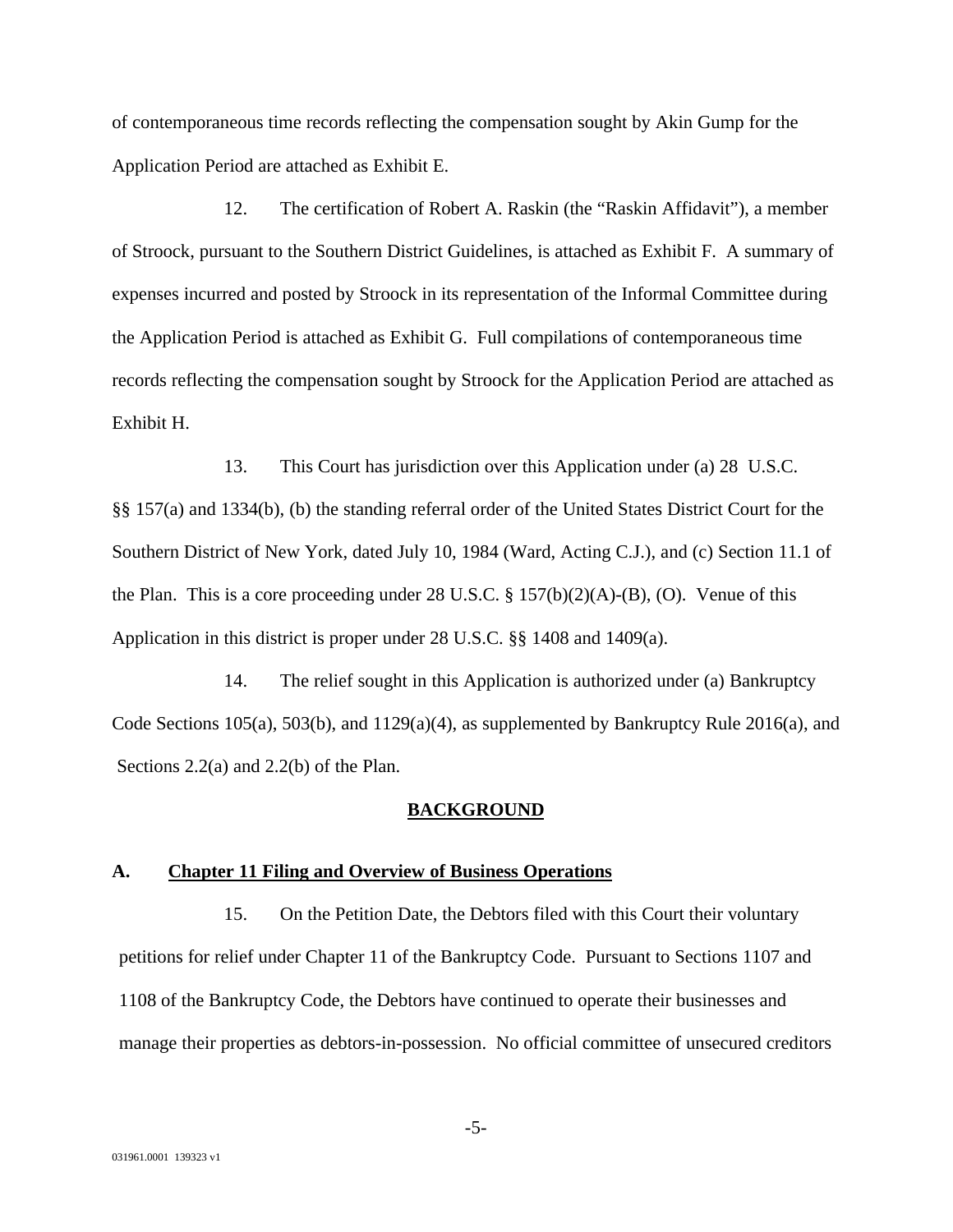has been appointed herein. On November 30, 1998, the Debtors had assets and liabilities of approximately \$295 million and \$440 million, respectively.

16. The Debtors publish, produce, license and market an extensive range of children's and family-related media and entertainment products. On the Petition Date, the Debtors employed over 1,100 individuals, owned or leased properties in five states, and maintained operations in Canada (through a non-debtor affiliate) and in the United Kingdom. The Debtors' products and productions are distributed throughout the United States and worldwide in over 60 countries. On the Petition Date, the Debtors operated through four business segments: (i) Children's Publishing Division, (ii) Adult Publishing Division, (iii) Golden Books Entertainment Group and (iv) Commercial Printing Division. Pursuant to an order of this Court dated March 25, 1999, the Debtors' Adult Publishing Division was sold to St. Martin's Press, Incorporated.

#### **B. Pre-Petition Liquidity Difficulties: Events Leading to Pre-Negotiated Chapter 11 Plan**

17. The Debtors' Chapter 11 proceedings were preceded by liquidity difficulties which they experienced after incurring operating losses for the past several years, including restructuring costs related to the implementation of their long-term financial strategic plan. Such difficulties hampered the Debtors' ability to both fund day-to-day operations and enhance future business prospects. As a result thereof, Golden Books Publishing Company, Inc. ("Publishing") did not make the September 15, 1998 interest payment in respect of its Senior Notes.

18. Publishing's failure to make the September 15 interest payment on the Senior Notes resulted in the formation of the Informal Committee. Stroock's role on behalf of the Senior Noteholders continued at this time on behalf of the Informal Committee. Thereafter, a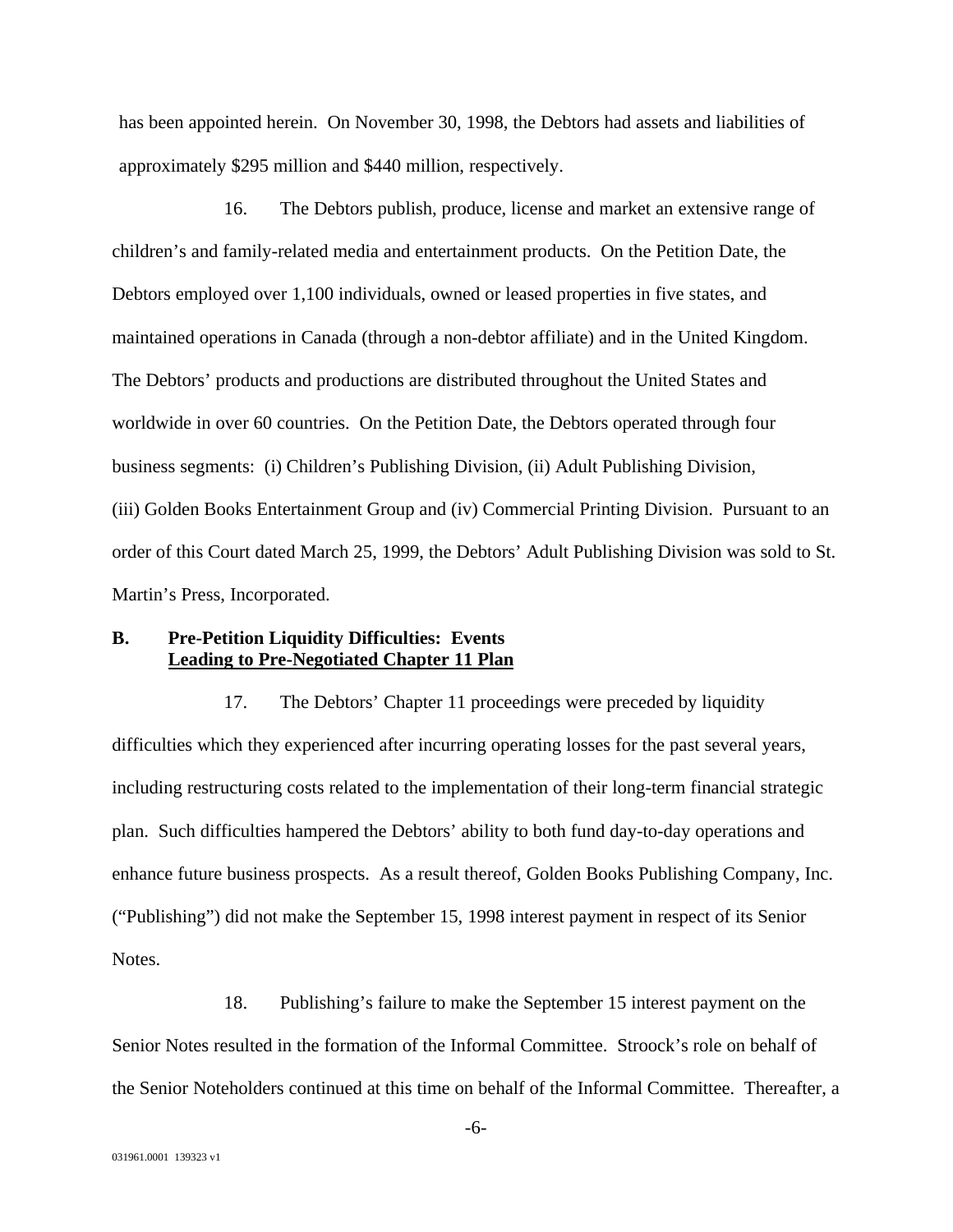second *ad hoc* committee was formed to represent the interests of the holders of certain 8¾% Convertible Trust Originated Preferred Securities ("TOPrS") due 2016 (the "Informal TOPrS Committee").

19. During the Fall of 1998, the Debtors, the Informal Committee and the Informal TOPrS Committee engaged in extensive negotiations regarding a restructuring of the Debtors' indebtedness and liabilities. These negotiations, which spanned several months, resulted in an agreement in principle on the terms of a consensual restructuring, which the parties determined would be best accomplished through a "pre-negotiated" Chapter 11 reorganization. Toward this end, the parties entered into "lock-up agreements" memorializing the terms of the restructuring and evidencing their commitment to support and consummate the restructuring.

20. On or about May 13, 1999, the Debtors filed the Plan, which embodies such restructuring agreement, and a proposed amended disclosure statement (the "Disclosure Statement") related thereto. The Disclosure Statement was approved by Order of this Court dated May 13, 1999.

21. The proposed restructuring pursuant to the Plan accomplishes, among other things, an exchange of Senior Notes for new secured notes and an equity interest in Golden Books Family Entertainment, Inc. ("Parent"), an exchange of the TOPrS for an equity interest in Parent, and the issuance of warrants to current shareholders of Parent. Additionally, under the Plan, the Debtors' general unsecured trade creditors will be paid in full.

#### **C. Post-Petition Financing and Adequate Protection of Senior Noteholders**

22. Prior to the Petition Date, the Debtors' operations were hampered by, among other things, significant reductions in their borrowing capacity under their pre-petition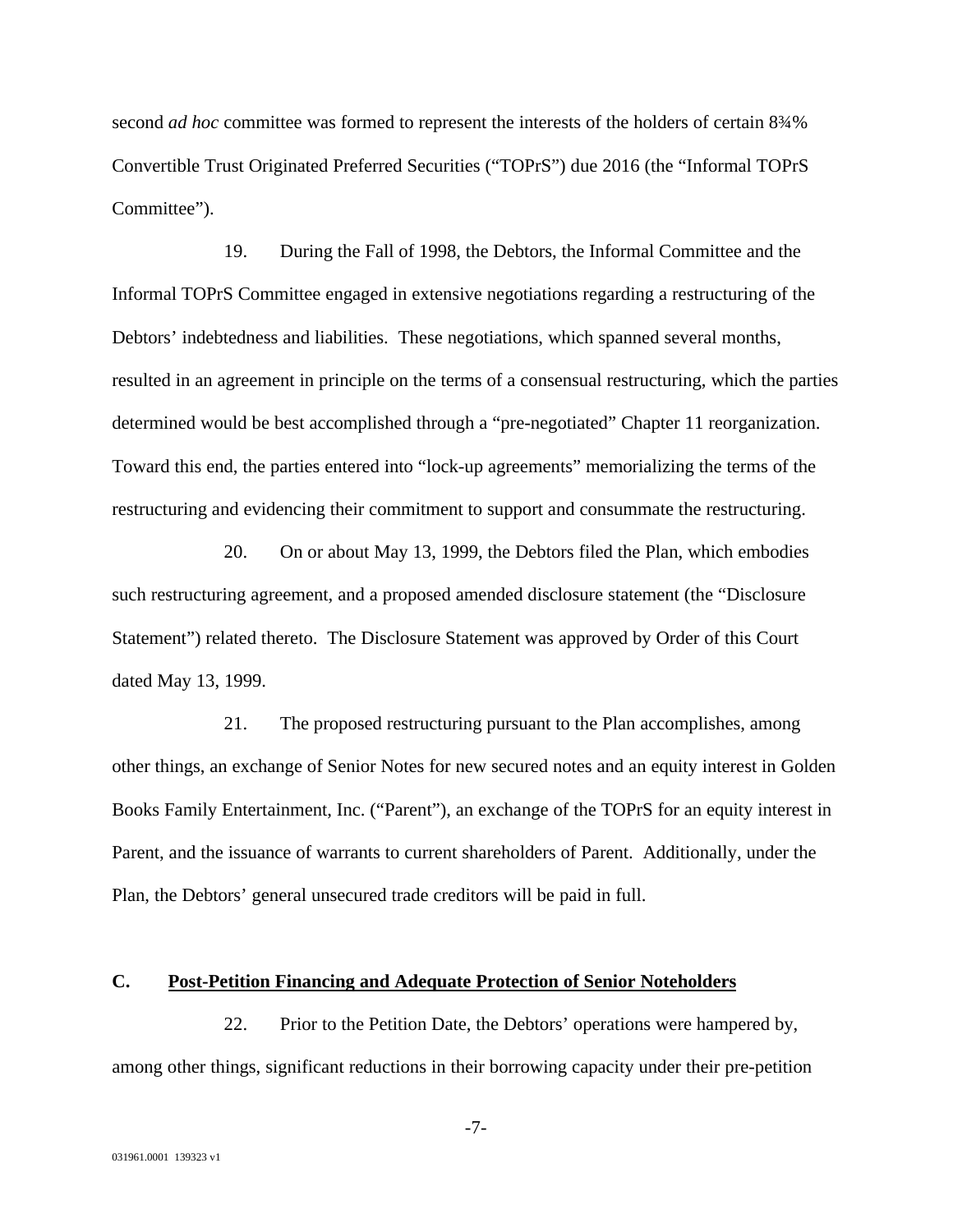working capital facility with NationsCredit. Accordingly, on the Petition Date, one of the most important issues addressed by the Debtors was obtaining access to an adequate post-petition working capital facility to enable them to operate their businesses on a competitive basis and, thus, to successfully reorganize. After due deliberation and consideration of viable alternatives, the Debtors determined that it was in the best interests of their creditors and estates to seek authorization and approval of a \$55 million post-petition financing facility from The CIT Group/Business Credit, Inc. ("CITBC"). Accordingly, on the Petition Date, the Debtors filed an application to authorize and approve of such facility pursuant to a Revolving Credit and Term Loan Agreement with CITBC dated as of March 1, 1999 (the "Loan Agreement").

23. On March 1, 1999, the Bankruptcy Court entered an interim order (the "Interim Order") preliminarily approving the Loan Agreement and authorizing the Debtors to borrow up to \$30 million thereunder on an interim basis pending a final hearing. On March 29, 1999, the Court entered a final order (the "Final Order" and together with the Interim Order, the "Financing Order") authorizing the Debtors to obtain post-petition financing in the form of a \$45 million revolving credit facility and \$10 million term loan from CITBC pursuant to the Loan Agreement on a permanent basis; *provided, however*, that the Debtors be limited to aggregate borrowings of \$45 million without approval of the Informal Committee to borrow up to the total \$55 million facility (i.e., the \$45 million revolving credit facility, plus the \$10 million term loan), which permission may not be unreasonably withheld. Pursuant to the Financing Order, as security for the borrowings under the Loan Agreement, CITBC was granted senior and junior liens on specified assets of the Debtors, and a superpriority administrative expense claim (subject to a carve out for fees of the United States Trustee and specified professional fees).

-8-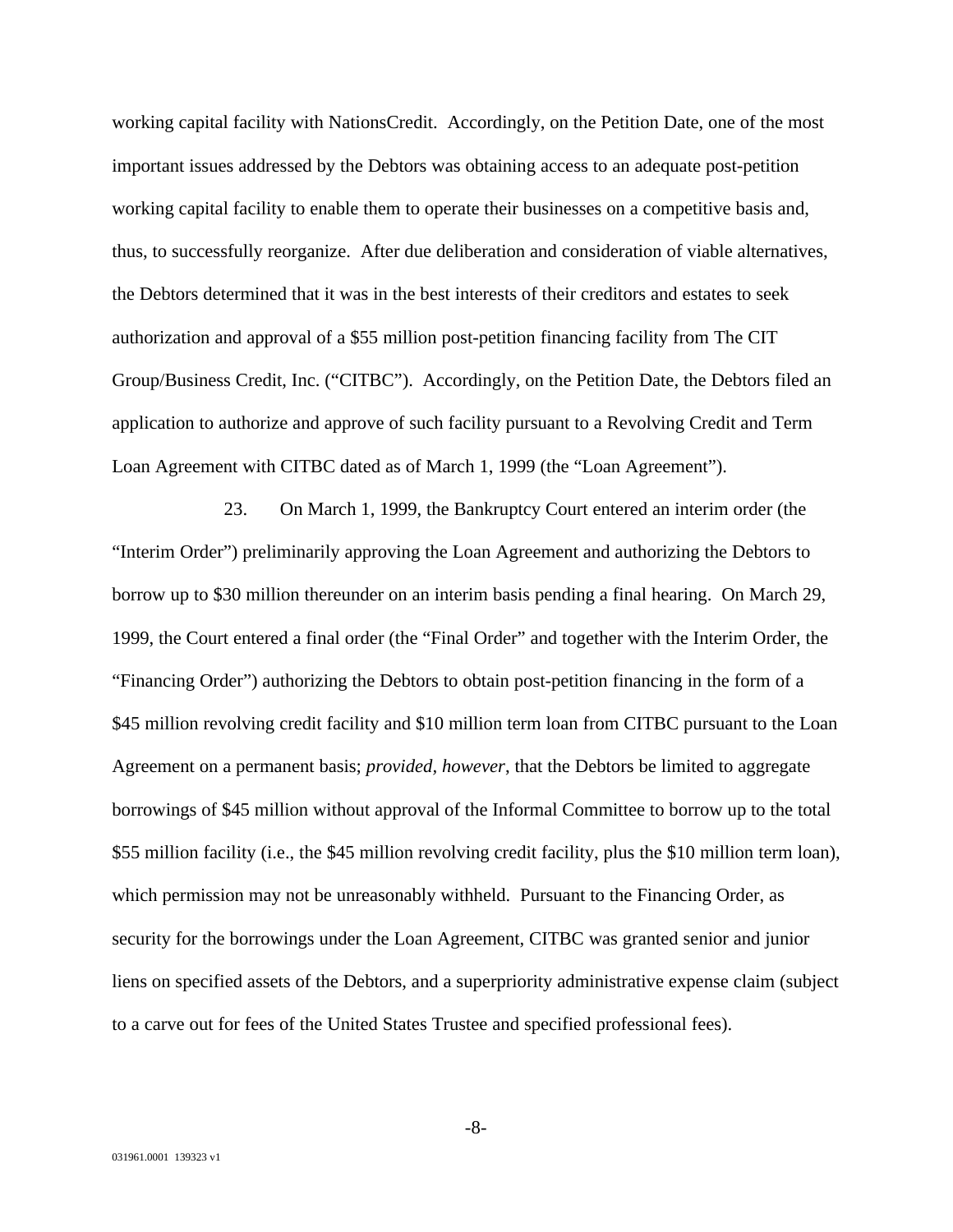24. A great deal of time and effort was expended by Stroock in identifying and resolving the myriad issues relating to the collateral of the Debtors which was to secure the post-petition loans from CITBC and repayment of the Senior Notes. Stroock played a central role in the negotiation of the liens, and the relative priority thereof, to be granted to CITBC, and replacement and additional senior and junior liens on specified assets that were provided to the Old Senior Note Indenture Trustee<sup>2</sup> for the benefit of the Senior Noteholders. Additionally, replacement liens and a specified superpriority administrative expense claim were negotiated with GPH. Stroock negotiated and assisted in the preparation of the detailed collateral schedules pertaining to the liens of the various secured parties and the UCC filing statements to be filed in connection therewith. As a result of such efforts, Stroock was instrumental in assisting the estate in obtaining adequate post-petition financing and in assuring that the interests of the Senior Noteholders were adequately protected.

25. Stroock's involvement in the negotiation of the Debtors' post-petition financing proposal, the application for Court approval thereof and the negotiations of the terms and conditions of the Loan Agreement, the Security Agreement and the Financing Order led directly to the resolution of a substantial portion of the treatment of the claims of major creditor constituencies under the Plan. The Law Firms have continued to monitor the Debtors' use and compliance with the terms and conditions of the Financing Order throughout these proceedings.

<u>.</u>

 $2$  Terms not defined herein shall have the meanings ascribed to such terms in the Plan.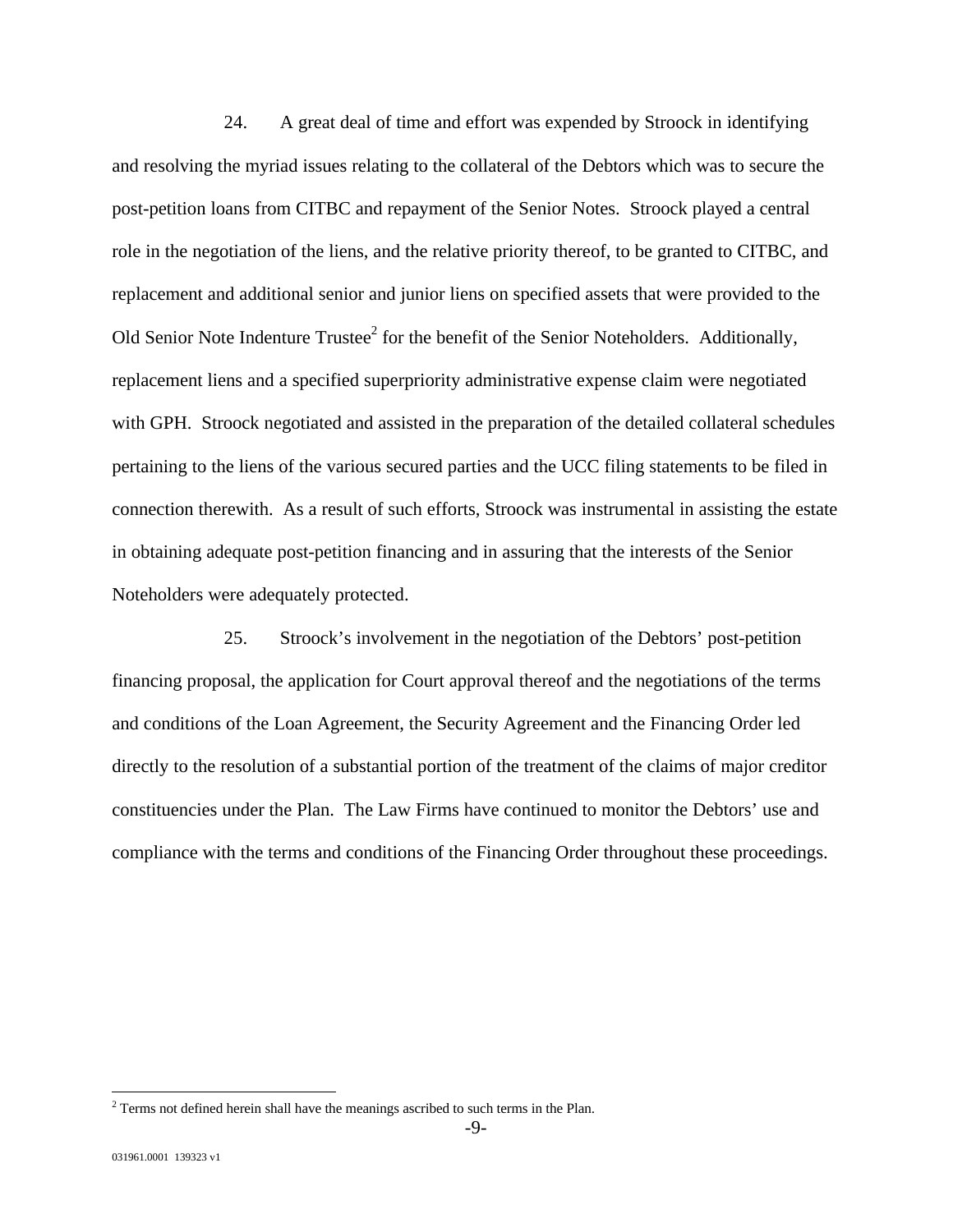#### **D. Sale of Assets of the Adult Publishing Division**

26. The Debtors have been implementing a long-term strategic business plan centered on their core children's publishing, entertainment and distribution operations through, among other things, the divestment of non-core assets. In that regard, on or about March 8, 1999, the Debtors filed a motion seeking authorization to sell the assets comprising their Adult Publishing Division, which had been extensively marketed since the Fall of 1998, to St. Martin's Press for approximately \$11 million, subject to higher and better offers. Pursuant to an Order of the Bankruptcy Court, dated March 25, 1999, the Debtors were authorized to sell the Adult Publishing Division to St. Martin's Press, which sale was consummated on or about April 16, 1999.

27. Stroock reviewed, analyzed and participated in the negotiations of the Debtors' proposed sale of the Adult Publishing Division and the application for Court approval thereof.

#### **E. Negotiation and Preparation of Plan and Disclosure Statement**

28. After the initial restructuring agreement was reached, the Informal Committee and its Law Firms participated extensively in, and contributed substantially to, the Debtors' efforts to promulgate a consensual plan. The Informal Committee and its Law Firms reviewed and commented on the many drafts of the Plan and Disclosure Statement that the Debtors' attorneys prepared and circulated. The Informal Committee and its Law Firms also played a substantial role in the negotiations leading to the Plan amendments and modifications that enabled all creditor constituencies to support the Plan.

-10-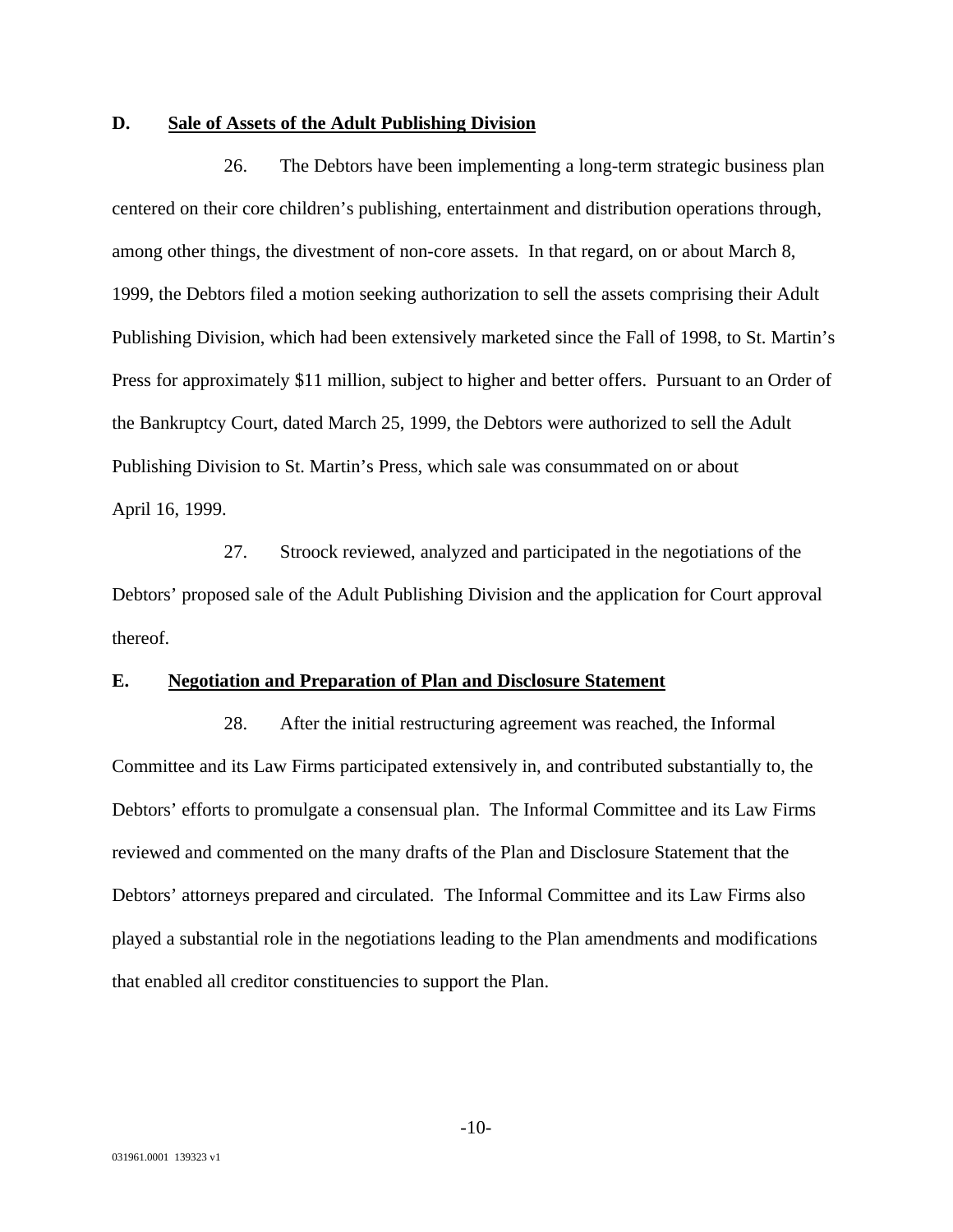#### **F. Drafting of Documents and Implementation of the Plan**

29. Following approval of the Disclosure Statement, Akin Gump has spent substantial time and effort negotiating the terms and conditions of the documents required to implement the Plan. These efforts have included the drafting of the New Senior Notes Indenture, the Security Agreement, the Warrants, the Registration Rights Agreement, as well as the other required documents. Akin Gump has also expended time negotiating the terms and conditions of the Debtors' proposed exit financing. Akin Gump has also fielded numerous calls from various creditors regarding these documents and the implementation of the Plan generally.

#### **G. Other Significant Matters**

30. The Law Firms also substantially contributed to the expedited resolution of these Chapter 11 cases through their participation in a number of other significant matters in these cases. Specifically, the Law Firms reviewed, analyzed and participated in the settlement of the Securities Litigation filed against the Debtors and certain former and current directors and officers of the Debtors. In connection with the Securities Litigation, the Law Firms were required to analyze the claims of the class action litigants, the applicable D&O insurance coverage and, ultimately, analyze the proposed settlement of this action. The resolution of this matter was a key element in expediting the confirmation of the Debtors' Plan.

31. Additionally, the Law Firms play a significant role in the analysis and renegotiation of the employment contracts of the Debtors' key management employees. The renegotiation of certain of the terms and conditions of these agreements directly benefits all creditors of these estates.

-11-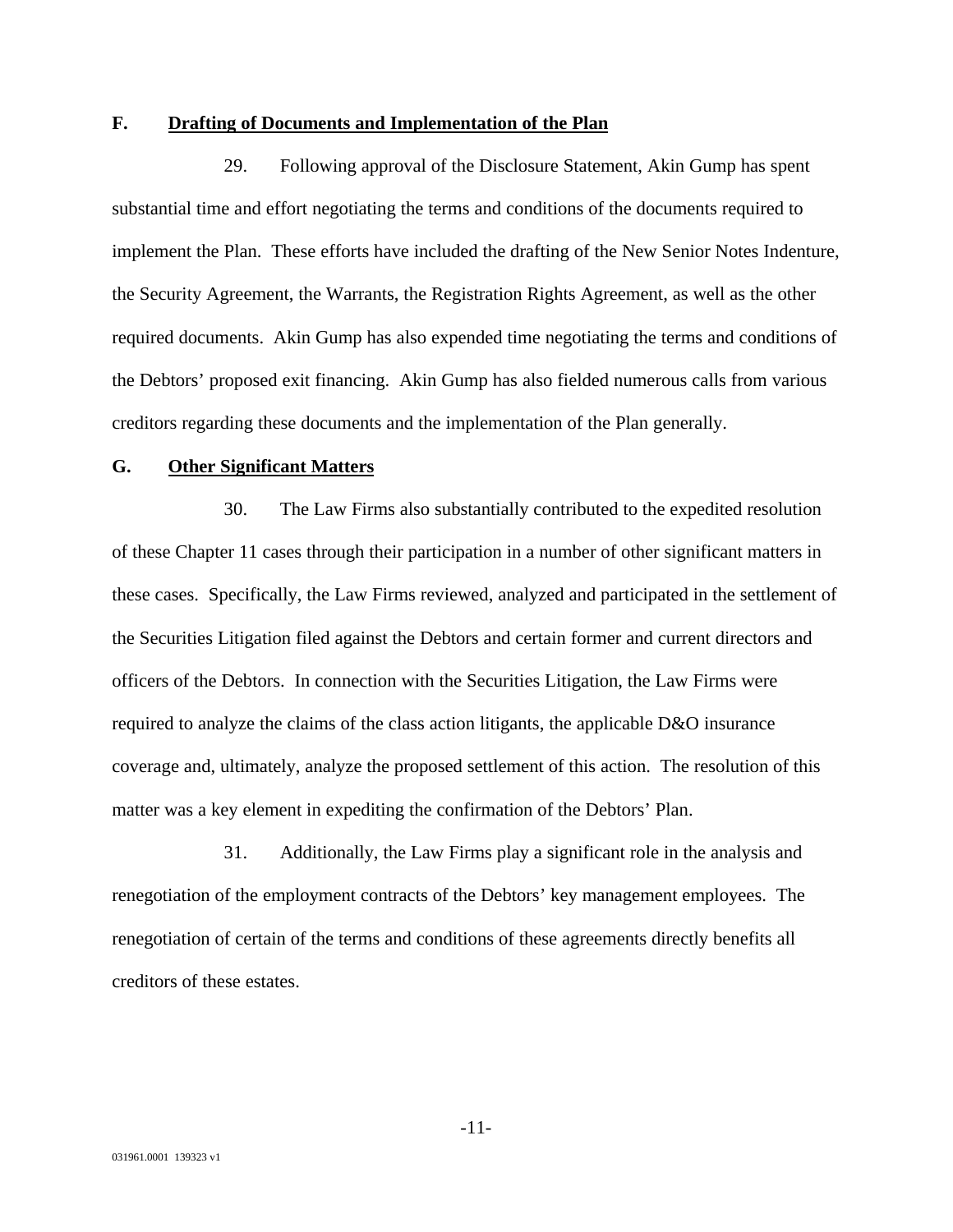32. Finally, the Law Firms, in consultation with the Debtors, reviewed, analyzed and participated in the resolution of certain disputes between the Debtors and their unsecured creditors.

#### **H. Acknowledgment by the Debtors of the Contribution of the Informal Senior Note Committee**

33. In Section 2.2 (a) of the Plan, the Debtors acknowledge that "GPH, the Informal Senior Note Committee, the Old Senior Note Indenture Trustee, the Informal TOPrS Committee, and the TOPrS Trustee (including the respective counsel and financial advisors to the foregoing) . . . have rendered a substantial contribution in the Chapter 11 cases within the meaning of Section 503(b) of the Bankruptcy Code . . . ."

## **AUTHORITY FOR THE ALLOWANCE AND PAYMENT OF COMPENSATION AND REIMBURSEMENT OF EXPENSES**

34. Section 503(b) of the Bankruptcy Code authorizes the Court, after notice and a hearing, to allow as administrative expenses (a) "the actual, necessary expenses . . . incurred by" an unofficial committee "in making a substantial contribution in a case under" chapter 11 of the Bankruptcy Code, id. § 503(b)(3)(D), and (b) "reasonable compensation for professional services rendered by an attorney . . . of an [unofficial committee] whose expense is allowable under [Section 503(b)(3)(D)], based on the time, the nature, the extent, and the value of such services, and the cost of comparable services other than in a case under [the Bankruptcy Code], and reimbursement for actual, necessary expenses incurred by such attorney," id. § 503(b)(4). A plan may provide for the payment of such amounts if the payment "has been approved by, or is subject to the approval of, the court as reasonable." Id.  $\S 1129(a)(4)$ .

35. Section 2.2(a) of the Plan provides for the allowance of the amounts sought in this Application as administrative expenses of Golden Books under Section 503(b) of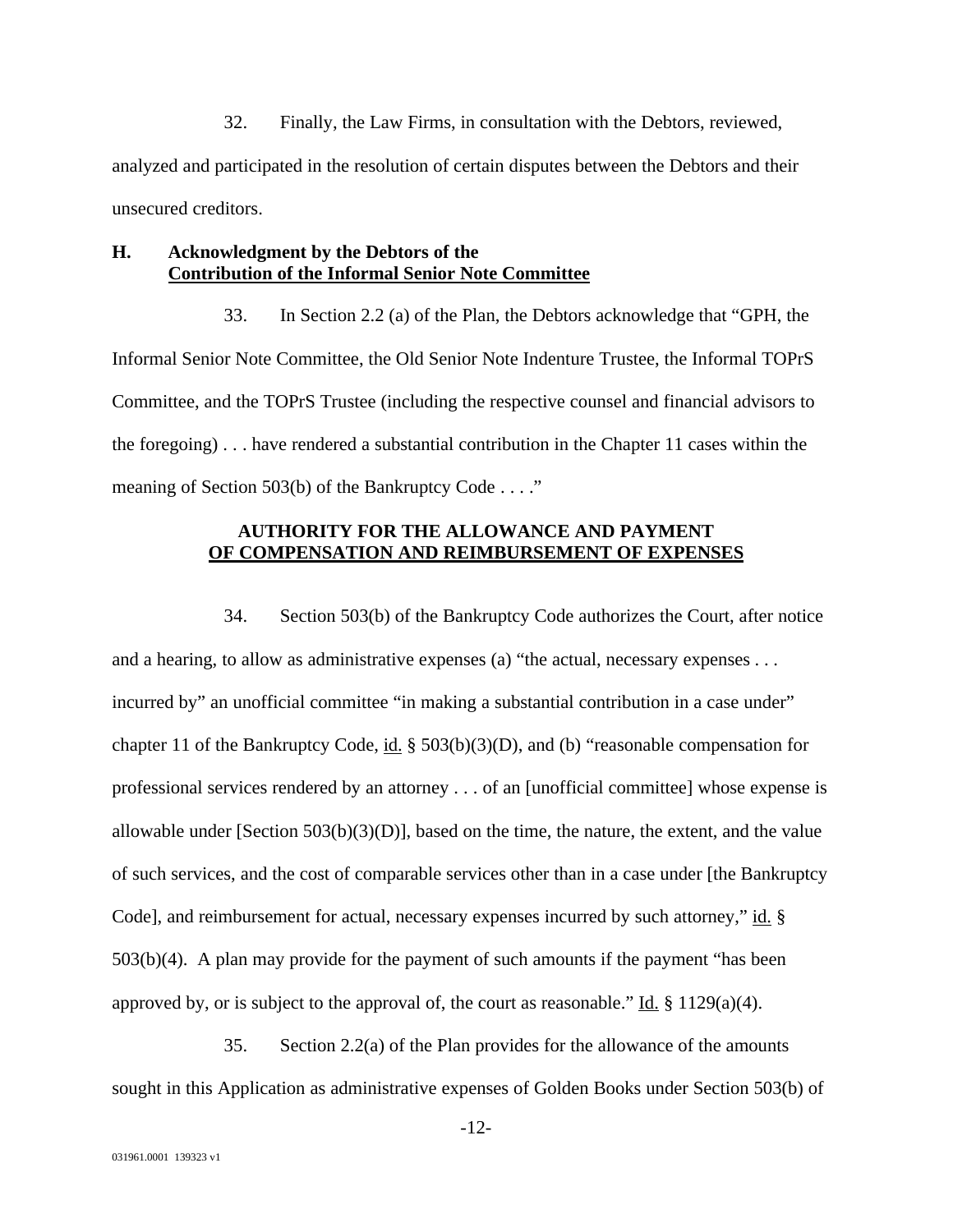the Bankruptcy Code, subject to the Court's approval of the reasonableness of those amounts.

Section 2.2(a) of the Plan, titled "Administrative Expense Claims," provides:

All Administrative Expense Claims shall be paid in full, in Cash, in such amounts as (a) are incurred in the ordinary course of business by the Debtors, (b) are Allowed by the Bankruptcy Court upon the later of the Effective Date, the date upon which there is a Final Order allowing such Administrative Expense Claim or any other date specified in such order, or (c) may be agreed upon between the holder of such Administrative Expense Claim and the Debtors. Such Administrative Expense Claims shall include obligations to the DIP Lender, costs incurred in the operation of the Debtors' businesses after the Petition Date, the fees and expenses of Professionals retained by the Debtors, the Informal Senior Note Committee, the Old Senior Note Indenture Trustee, the Informal TOPrS Committee, the TOPrS Trustee, GPH, any statutory committee appointed to serve in the Chapter 11 Cases, and the fees due to the United States Trustee pursuant to 28 U.S.C. § 1930. GPH, the Informal Senior Note Committee, the Old Senior Note Indenture Trustee, the Informal TOPrS Committee, and the TOPrS Trustee (including the respective counsel and financial advisors to the foregoing (collectively, all such parties are referred to herein as the "Other Professionals")) have rendered a substantial contribution in the Chapter 11 Cases within the meaning of Section 503(b) of the Bankruptcy Code, and, accordingly, the reasonable fees and expenses of the Other Professionals incurred on or before the Effective Date incurred in connection with the Chapter 11 Cases or the Plan shall be paid by the Reorganized Debtors as Administrative Expense Claims following (i) the submission of a request for payment pursuant to Section 503(b) of the Bankruptcy Code and (ii) entry of an order of the Bankruptcy Court allowing same.

36. Under Section 503(b), an applicant must establish by a preponderance of

the evidence that the services it rendered for which it seeks compensation provided a substantial

benefit to the estate. In re U.S. Lines, Inc., 103 B.R. 427, 429 (Bankr. S.D.N.Y. 1989, aff'd,

1991 WL 67464 (S.D.N.Y. 1991); see In re McLean Industries, Inc., 88 B.R. 36, 38 Bankr.

S.D.N.Y. 1988); In re Jack Winter Apparel, Inc., 119 B.R. 629, 622 (E.D. Wis. 1990); In re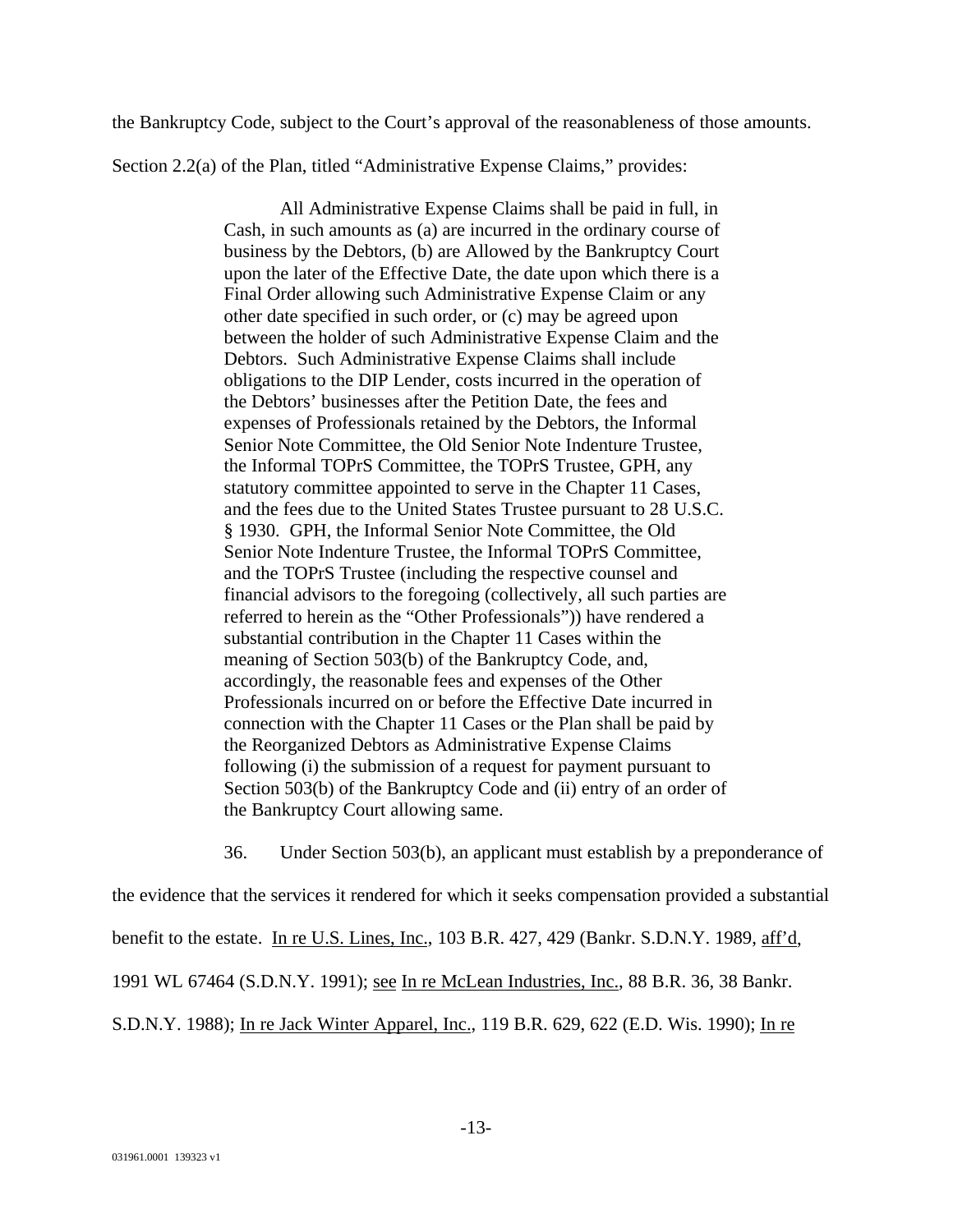Hanson Industries, Inc., 90 B.R. 405, 409 (Bankr. D.Minn. 1988); In re D.W.G.K. Restaurants, Inc., 89 B.R. 684, 689 (Bankr. S.D.Cal. 1988).

37. Although the Bankruptcy Code does not define the term "substantial contribution," courts have found that an applicant satisfies the substantial contribution test when it has provided "actual and demonstrable benefit to the debtor's estate, its creditors, and to the extent relevant, the debtor's shareholders." U.S. Lines, 103 B.R. at 429; see In re Richton International Corp., 15 B.R. 854, 856 (Bankr. S.D.N.Y. 1981) ("Services which substantially contribute to a case are those which foster and enhance, rather than retard or interrupt the progress of reorganization").

38. Factors that courts have considered in determining whether an applicant has made a substantial contribution in a chapter 11 case include whether the services (a) were provided to benefit the estate itself or all the parties in the bankruptcy case, (b) conferred a direct, significant, and demonstrably positive benefit upon the estate, and (c) were duplicative of services performed by others. See In re FRG, Inc., 124 B.R. 653, 658 (Bankr. E.D. Pa. 1991); In re Buttes Gas & Oil Co., 112 B.R. 191, 194 (Bankr. S.D. Tex. 1989).

39. The extensive activities of the Informal Committee and its Law Firms that are detailed above, and acknowledged in the Plan, "fostered and enhanced" the orderly, expedited and successful restructuring and confirmation of the Debtors' Plan. The record before this Court demonstrates that the Informal Committee and its Law Firms worked together with the Debtors and with other significant parties-in-interest to help the Debtors overcome numerous and complex obstacles to their emergence from chapter 11. In particular, the involvement of the Informal Committee and its Law Firms resulted in a substantial benefit to the Debtors' entire estate, including the Debtors' unsecured creditors, due to facilitation of the prompt and

-14-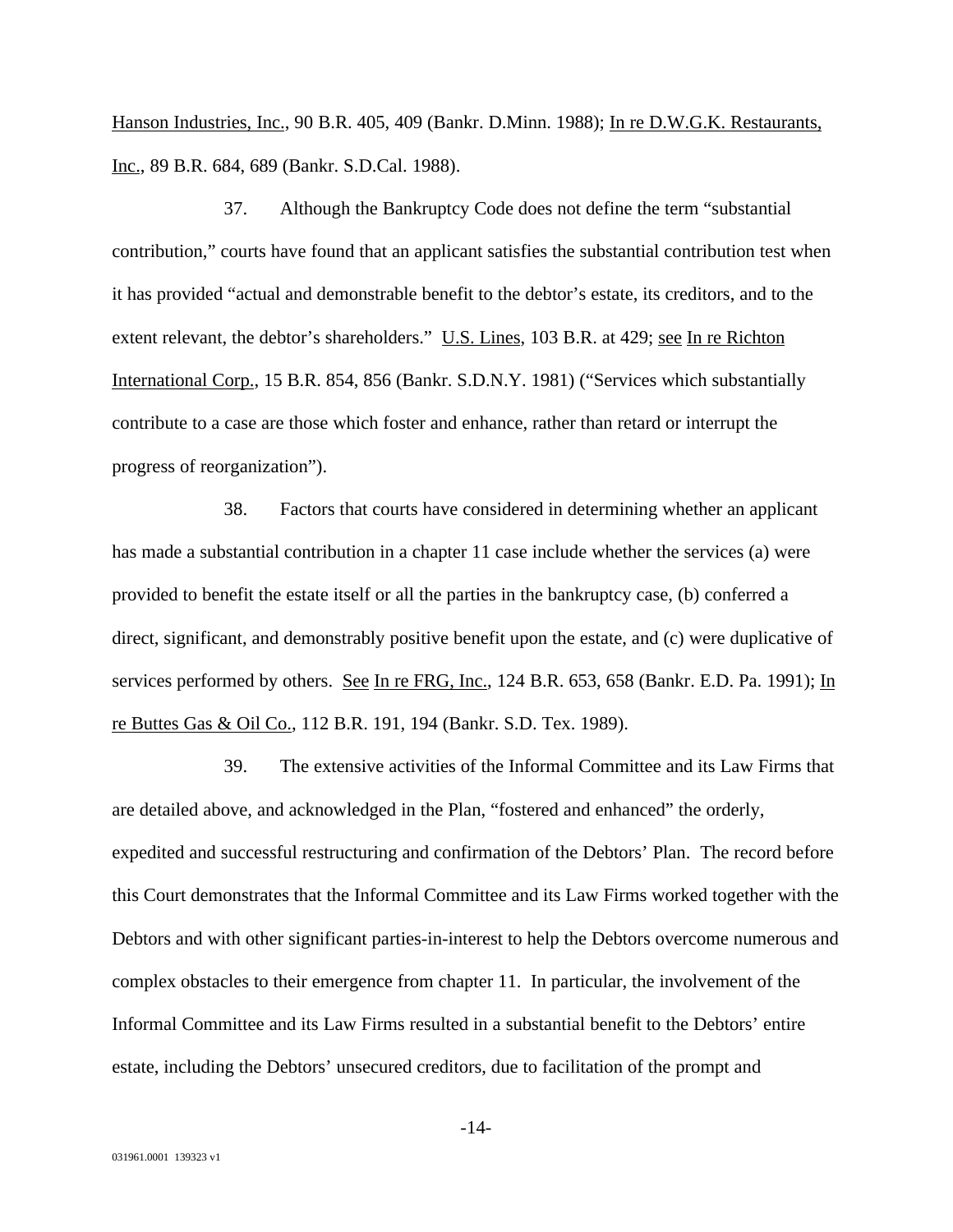successful conclusion of these Cases and the recovery of 100% of general unsecured trade claims.

40. Other parties in the Cases have also effectively acknowledged the Informal Committee's and its Law Firms' substantial contribution to the Cases. As noted above, Section 2.2(a) of the Plan expressly provides for the allowance of the reasonable fees and expenses of the Informal Committee as administrative expenses of Golden Books under Section 503(b) of the Bankruptcy Code. The Debtors proposed the Plan and urged creditors to vote in favor of it. See Disclosure Statement at pp. 60-61. The other significant parties-in-interest and the Informal Committee supported confirmation of the Plan. Finally, the parties most affected by the Plan and by the efforts of the Informal Committee and its Law Firms -- the Debtors' creditors -- voted overwhelmingly in favor of the Plan. Cf. Richton International, 15 B.R. at 856 (noting "not only the absence of objection to [the applicant's] application but rather a warm recommendation by the Debtors and the Creditors' Committee that it be allowed.")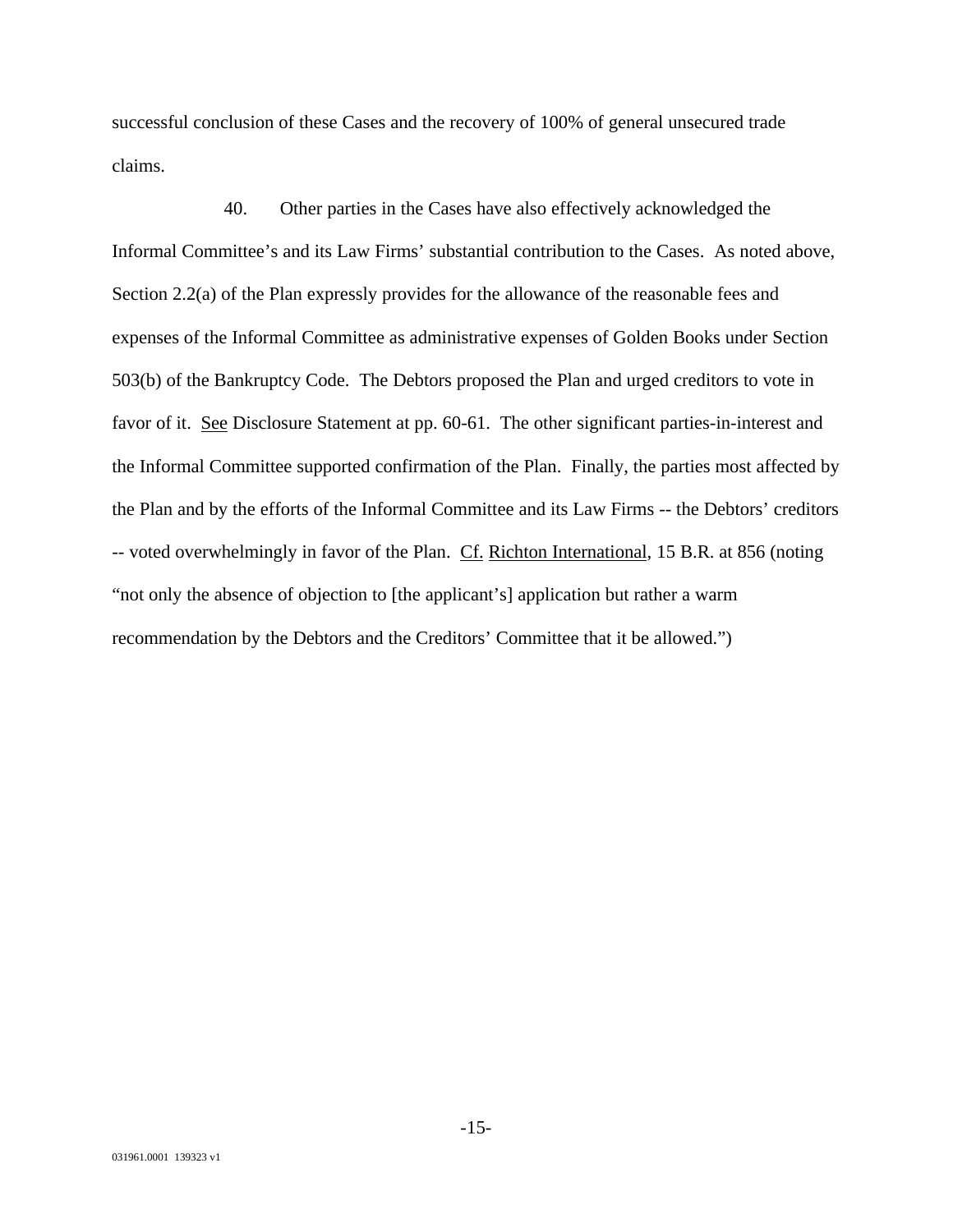WHEREFORE, the Informal Committee respectfully requests that this Court enter an order (1) allowing the administrative claims, and directing the Reorganized Debtors to make payment to, Stroock of (a) compensation in the amount of \$300,570.00, and (b) reimbursement of expenses in the amount of \$20,306.21; (2) allowing the administrative claims, and directing the Reorganized Debtors to make payment to Akin Gump of (a) compensation in the amount of \$208,366.50, and (b) reimbursement of expenses in the amount of \$11,476.05; and (3) granting such other and further relief as is just and proper.

Dated: New York, New York September 24, 1999

## **AKIN, GUMP, STRAUSS, HAUER & FELD, L.L.P.**

By: s/Fred S. Hodara

Fred S. Hodara (FH-7947) A Member of the Firm 590 Madison Avenue New York, NY 10022 (212) 872-1000

Counsel to the Informal Senior Note Committee

- and -

#### **STROOCK & STROOCK & LAVAN LLP**

By: s/Robert A. Raskin Robert A. Raskin (RR-0327) A Member of the Firm 180 Maiden Lane New York, New York 10038-4982 (212) 806-5400

Former Counsel to the Informal Senior Note Committee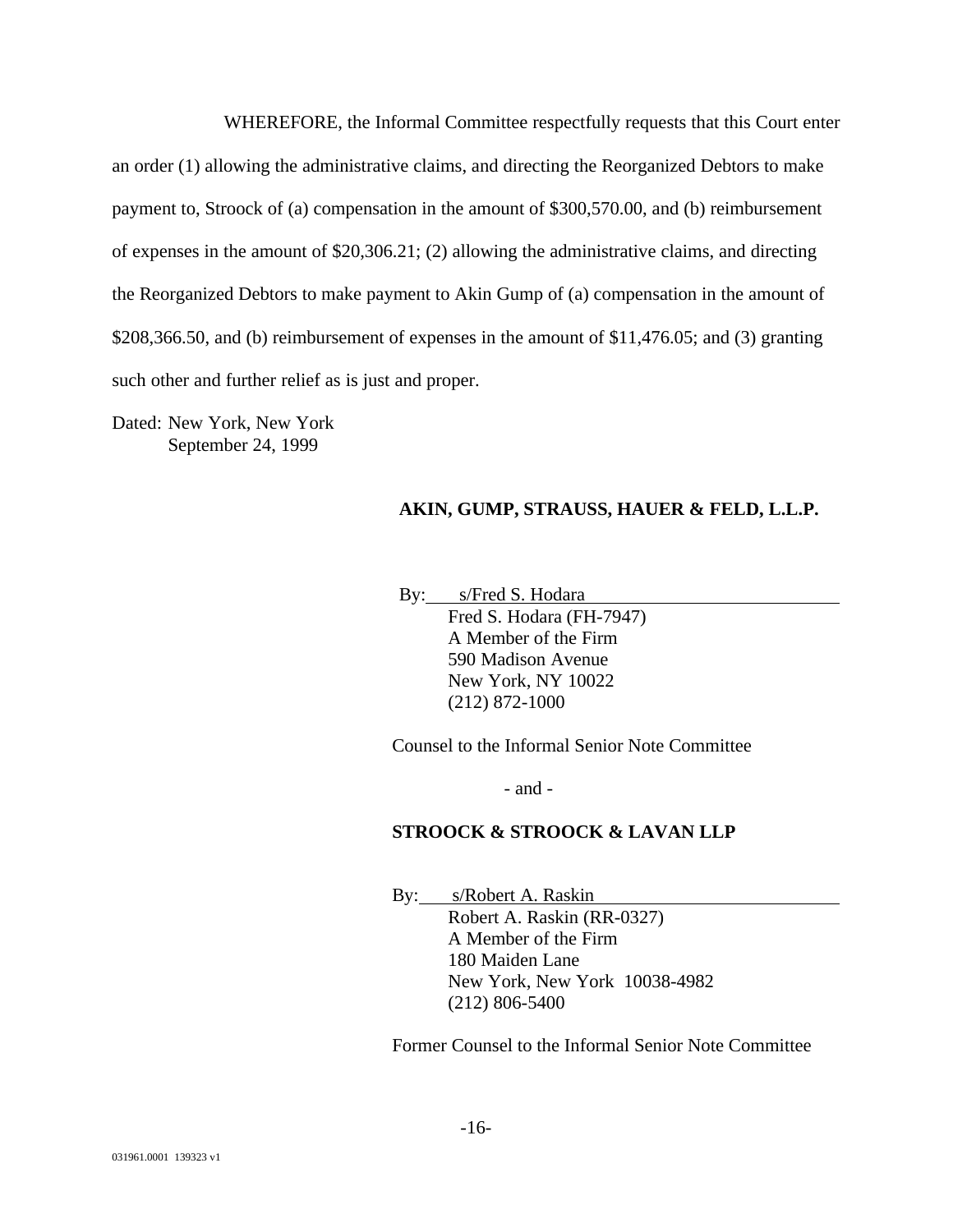#### AKIN, GUMP. STRAUSS, HAUER & FELD, L.L.P. MAY 17, 1999 THROUGH SEPTEMBER 1, 1999

| <b>PARTNERS</b>          | <b>YEAR OF BAR</b><br><b>ADMISSION</b> | <b>HOURS</b> | <b>RATE</b> | <b>AMOUNT</b> |
|--------------------------|----------------------------------------|--------------|-------------|---------------|
|                          |                                        |              |             |               |
| DAVIS, C.                | 1969 (TX)                              | 4.50         | \$300       | \$1,350.00    |
| HODARA, F.               | 1982 (NY)                              | 160.50       | \$470       | \$74,431.00   |
| LAVES, A.                | 1985 (TX)                              | 154.20       | \$325       | \$50,115.00   |
| OLDER, S.                | 1969 (NY)                              | 3.25         | \$400       | \$1,300.00    |
| VENUS, S.                | 1983 (TX)                              | 6.10         | \$325       | \$1,982.50    |
|                          |                                        |              |             |               |
| <b>ASSOCIATES</b>        |                                        |              |             |               |
|                          |                                        |              |             |               |
| BARSADE, J.              | 1989 (NY; CA)                          | 66.95        | \$230       | \$15,398.50   |
| BOTTER, D.               | 1990 (NY)                              | 122.20       | \$275       | \$33,65.00    |
| CRENSHAW, H.             | 1994 (TX)                              | 64.40        | \$160       | \$10,304.00   |
| KIM, J.                  | 1994 (NY)                              | 12.80        | \$275       | \$3,520.00    |
| SETHI, A.                | 1997 (NV) 1998 (TX)                    | 46.30        | \$140       | \$6,482.00    |
|                          |                                        |              |             |               |
| <b>PARAPROFESSIONALS</b> |                                        |              |             |               |
|                          |                                        |              |             |               |
| FORWAND, J.              | N/A                                    | 2.00         | \$110       | \$220.00      |
| KAHLOW, H.               | N/A                                    | 18.00        | \$80        | \$1,440.00    |
| LUNDELL, S.              | N/A                                    | 43.40        | \$80        | \$3,472.00    |
| SPROFERA, P.             | N/A                                    | 2.30         | \$135       | \$310.50      |
| TAM, P.                  | N/A                                    | 31.20        | \$110       | \$3,432.00    |
|                          |                                        |              |             |               |
| <b>TOTALS:</b>           |                                        | 738.10       |             | \$208,366.50  |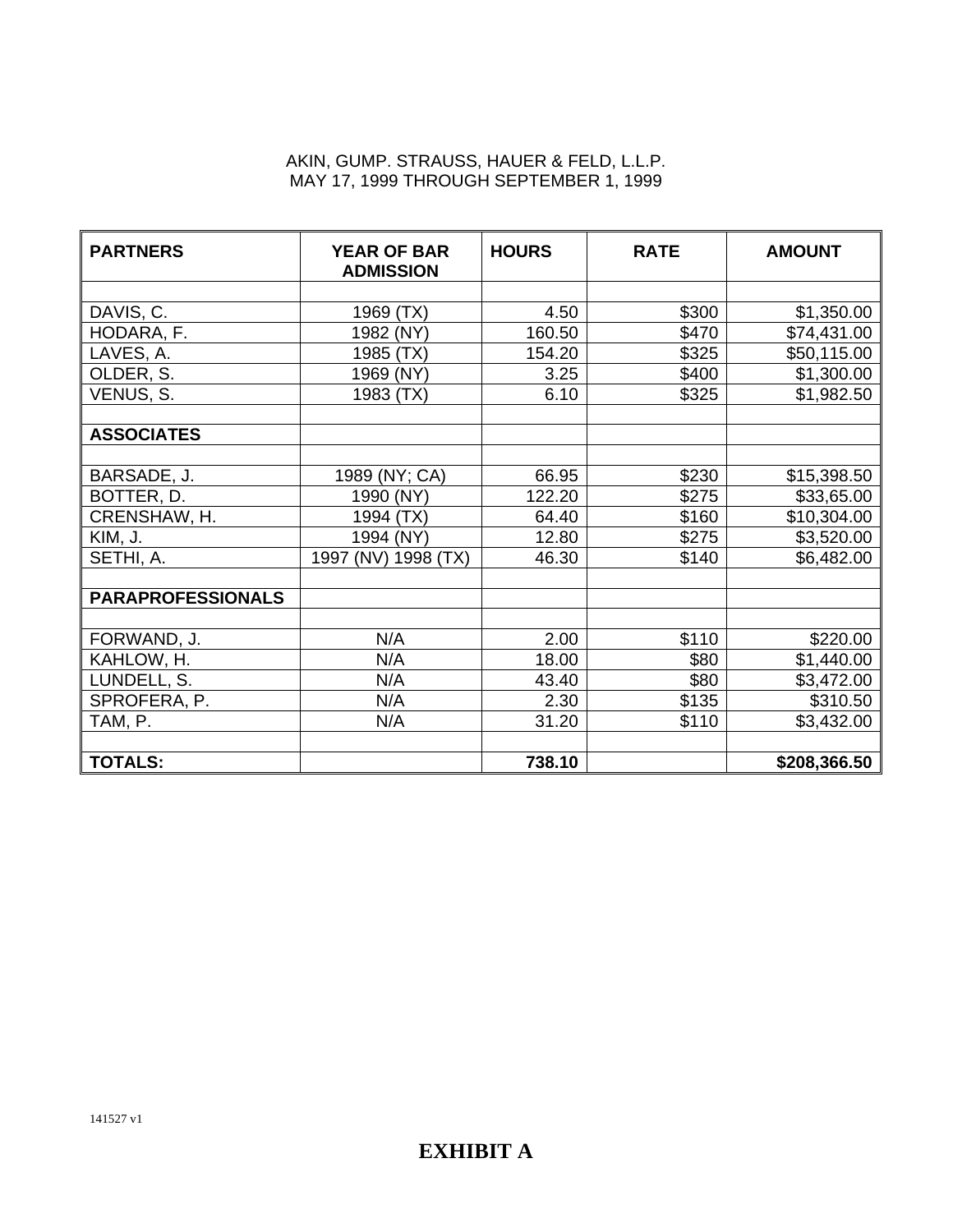## **TO BE FILED AT A LATER DATE**

**EXHIBIT B**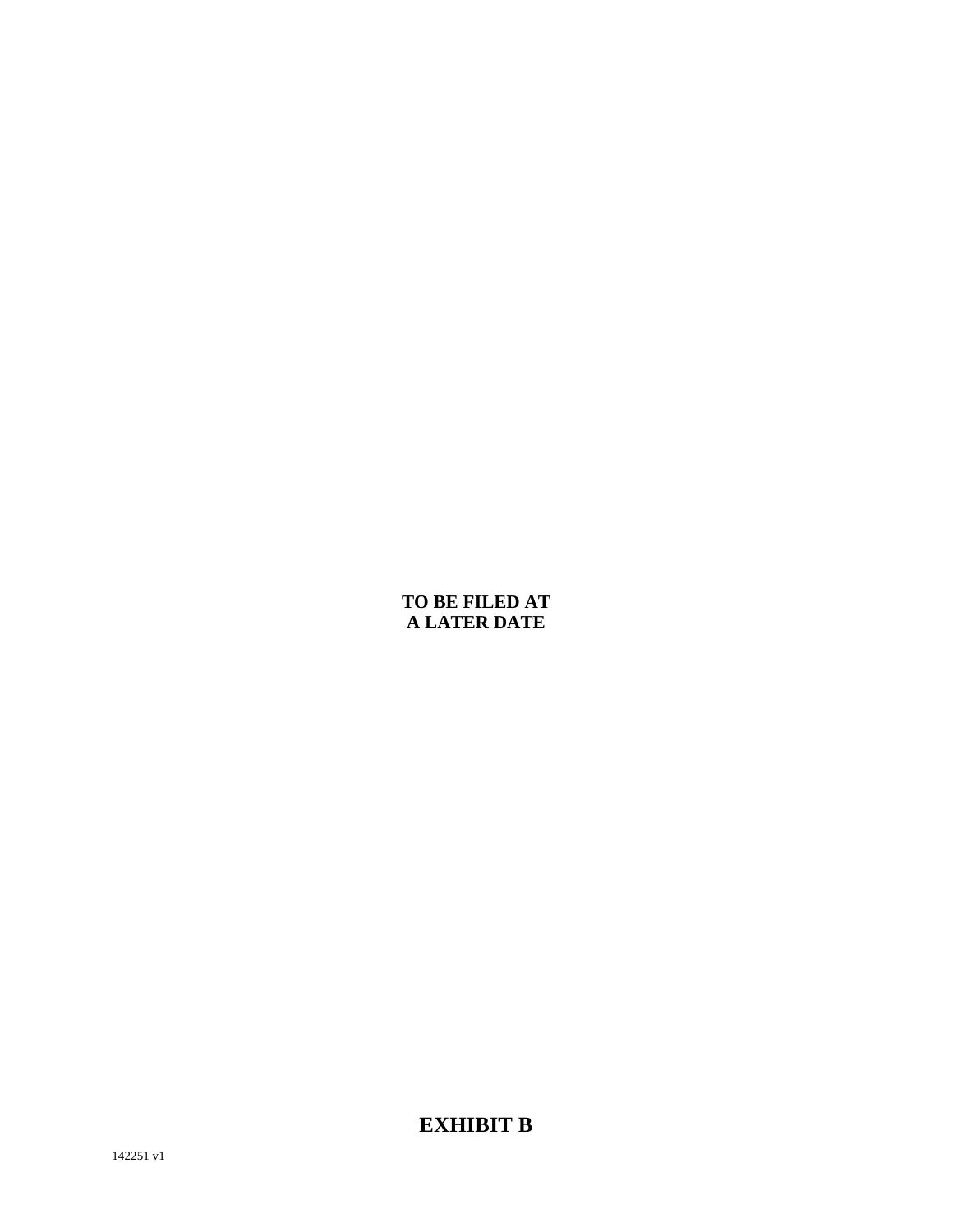| UNITED STATES BANKRUPTCY COURT<br>SOUTHERN DISTRICT OF NEW YORK |     |                            |
|-----------------------------------------------------------------|-----|----------------------------|
|                                                                 | – X |                            |
| In re:                                                          |     | (Chapter $11$ )            |
| <b>GOLDEN BOOKS FAMILY</b>                                      |     | Case Nos. 99 B 10030       |
| ENTERTAINEMTN, INC., et al.                                     |     | through 99 B $10032$ (TLB) |
|                                                                 |     | (Jointly Administered)     |
| Debtors.                                                        |     |                            |
|                                                                 |     |                            |

#### **CERTIFICATION PURSUANT TO SECTION 504 OF THE BANKRUPTCY CODE, BANKRUPTCY RULE 2016(A), AND BANKRUPTCY COURT FEE AND EXPENSE GUIDELINES**

FRED S. HODARA, under penalty of perjury, hereby certifies as follows:

1. I am an attorney-at-law and a member of the law firm of Akin, Gump, Strauss, Hauer & Feld, L.L.P. ("Akin Gump"). I have been designated by Akin Gump with the responsibility for the representation of the Informal Senior Note Committee (the "Informal Committee") in connection with Golden Books Family Entertainment, Inc., et al. (the "Debtors") chapter 11 proceeding in respect of compliance by Akin Gump during the period May 17, 1999 through September 1, 1999 with the fee and expense guidelines adopted by the Bankruptcy Judges for the Southern District of New York, dated April 17, 1995 (the "Fee Guidelines"). I submit this certification in support of the Application of the Informal Committee for Allowance and Payment of Compensation and Reimbursement of Expenses of Stroock & Stroock & Lavan LLP and Akin, Gump, Strauss, Hauer & Feld, L.L.P. under Bankruptcy Code § 503(b) dated

#### 031961.0001 139323 v1 **EXHIBIT C**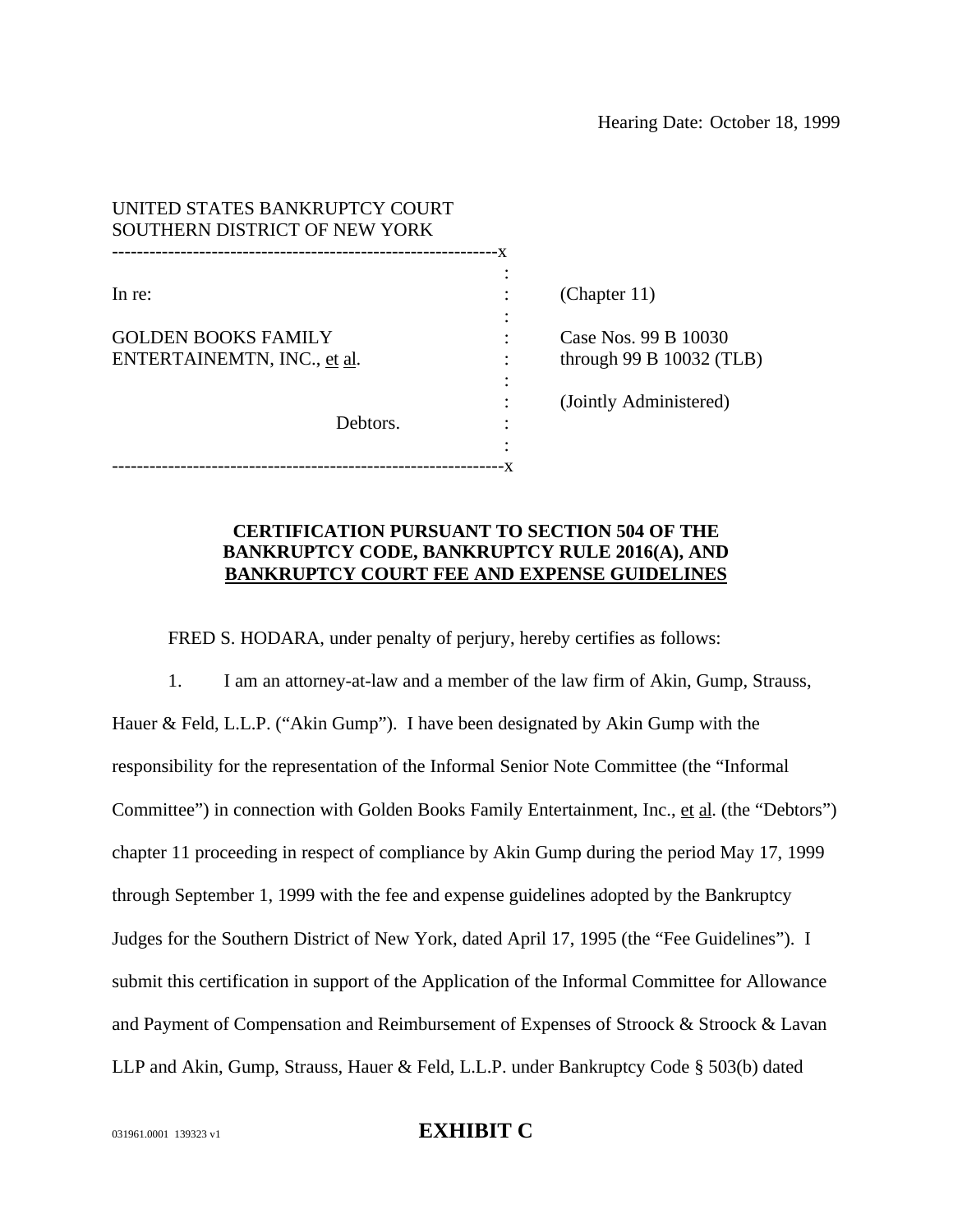September 24, 1999 (the "503(b) Application"), for an allowance of compensation for, and reimbursement of expenses incurred in connection with, professional services rendered on behalf of the Informal Committee during the period May 17, 1999 through September 1, 1999 (the "Compensation Period").

2. Akin Gump has rendered professional services in these chapter 11 cases as counsel to the Informal Committee during the Compensation Period.

3. No agreement or understanding exists between Akin Gump and any other person providing for sharing of compensation received or to be received for services rendered in or in connection with the Debtors' chapter 11 cases. Akin Gump shall not share or agree to share the compensation paid or allowed from the Debtors' estates for such services with any other person.

4. No agreement or understanding prohibited by 18 U.S.C. § 155 has been or will be made by Akin Gump.

5. In accordance with paragraphs B.1. and F.1. of the Fee Guidelines, (i) I have read the 503(b) Application, (ii) to the best of my knowledge, information and belief formed after a reasonable inquiry, the 503(b) Application complies with the mandatory Fee Guidelines except as set forth in paragraph 6 and 7 below, (iii) the fees and disbursements sought in the 503(b) Application are billed at rates and in accordance with practices customarily employed by Akin Gump and generally accepted by Akin Gump's clients, (iv) Akin Gump requests reimbursement only for the amounts billed to Akin Gump by third party vendors and paid by Akin Gump in respect of services for which Akin Gump justifiably purchased, or contracted for, from a third party, and (v) support services and other expenses for which Akin Gump is seeking reimbursement pursuant to the 503(b) Application do not include any profit or mark-up component and does not seek to amortize the cost of any investment, equipment or capital

-2-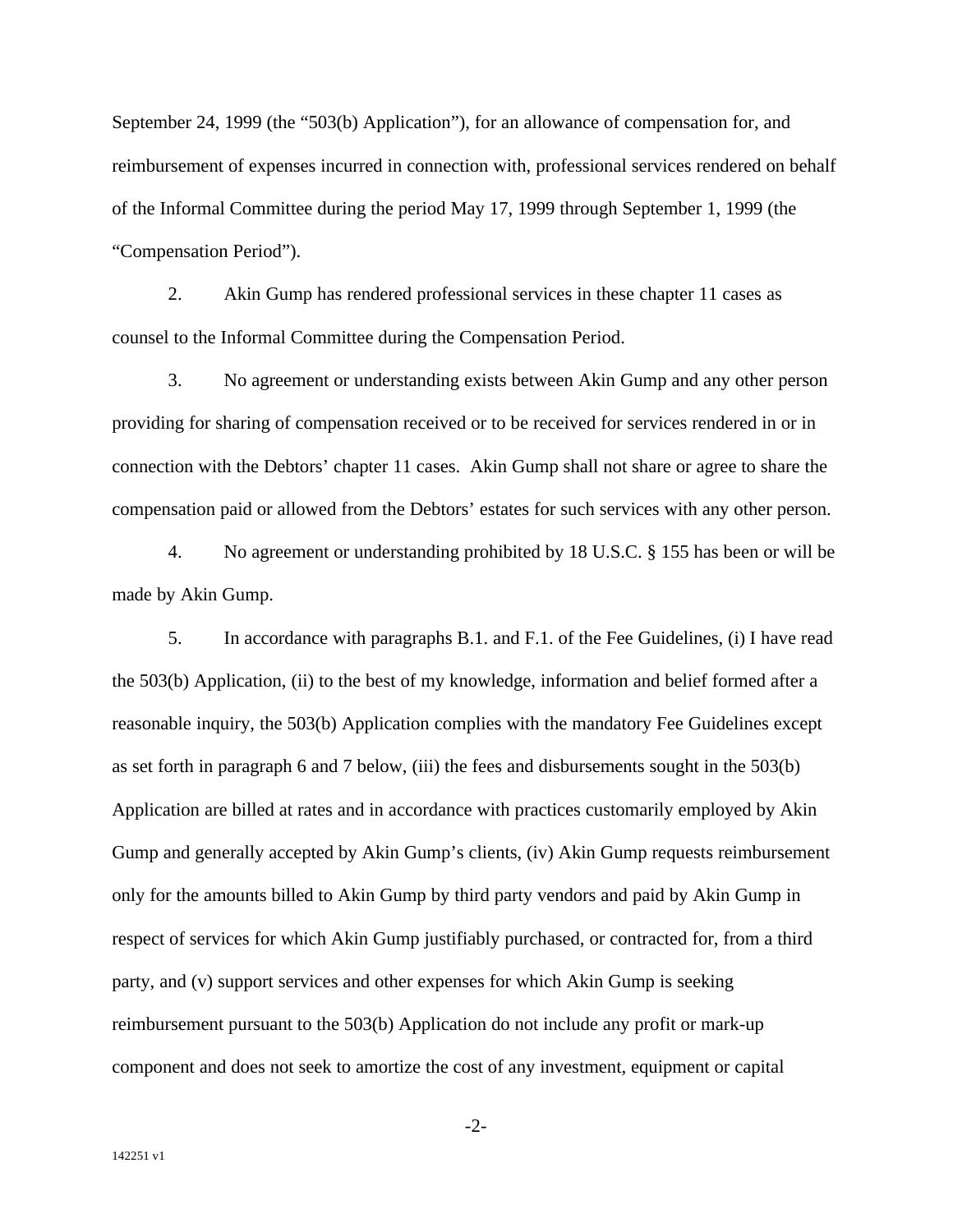outlay, except with respect to photocopying and facsimile transmission charges as explained in paragraph 7 below.

6. Because of the nature of the professional services rendered by Akin Gump during the Compensation Period, certain time entries recorded during the Compensation Period by Akin Gump personnel may not strictly conform to the Fee Guidelines because they do not internally account for the separate time spent on discrete activities in excess of one hour. However, when viewed in comparison to the total time involved for the Compensation Period, the amount involved is relatively insignificant.

7. I have reviewed the disbursements for which Akin Gump seeks reimbursement

during the Compensation Period and believe that they substantially comply with the Fee

Guidelines. Based on this analysis, the following is true to the best of my knowledge,

information and belief with respect to the disbursements for which reimbursement is sought:

- Reimbursement for photocopy charges is sought at the rate of  $20¢$  per page, which does not exceed the maximum rate set by the Fee Guidelines. The 20¢ per page charge is intended to cover Akin Gump's direct operating costs for photocopying facilities, which costs are not incorporated into Akin Gump's hourly billing rates. Only clients who actually use photocopying office services are separately charged for such services. The effect of including such expenses as part of the hourly billing rates would impose that cost upon clients who do not require extensive photocopying and document production facilities and services. The amount of the standard photocopying charge is intended to allow Akin Gump to cover the related expenses of its photocopying services. A determination of the actual expense per page for photocopying is dependent on both the volume of the copies and the total expenses attributable to photocopying on an annual basis;
- Reimbursement for computer research (Lexis/Westlaw) is sought from the Debtors for the invoiced cost from the vendor;
- · Because Akin Gump does not possess the technical means to determine the amount of toll charges associated with each outgoing facsimile transmission, Akin Gump charges its clients \$1.50 per page for all outgoing facsimile transmissions. No reimbursement is sought for incoming facsimiles;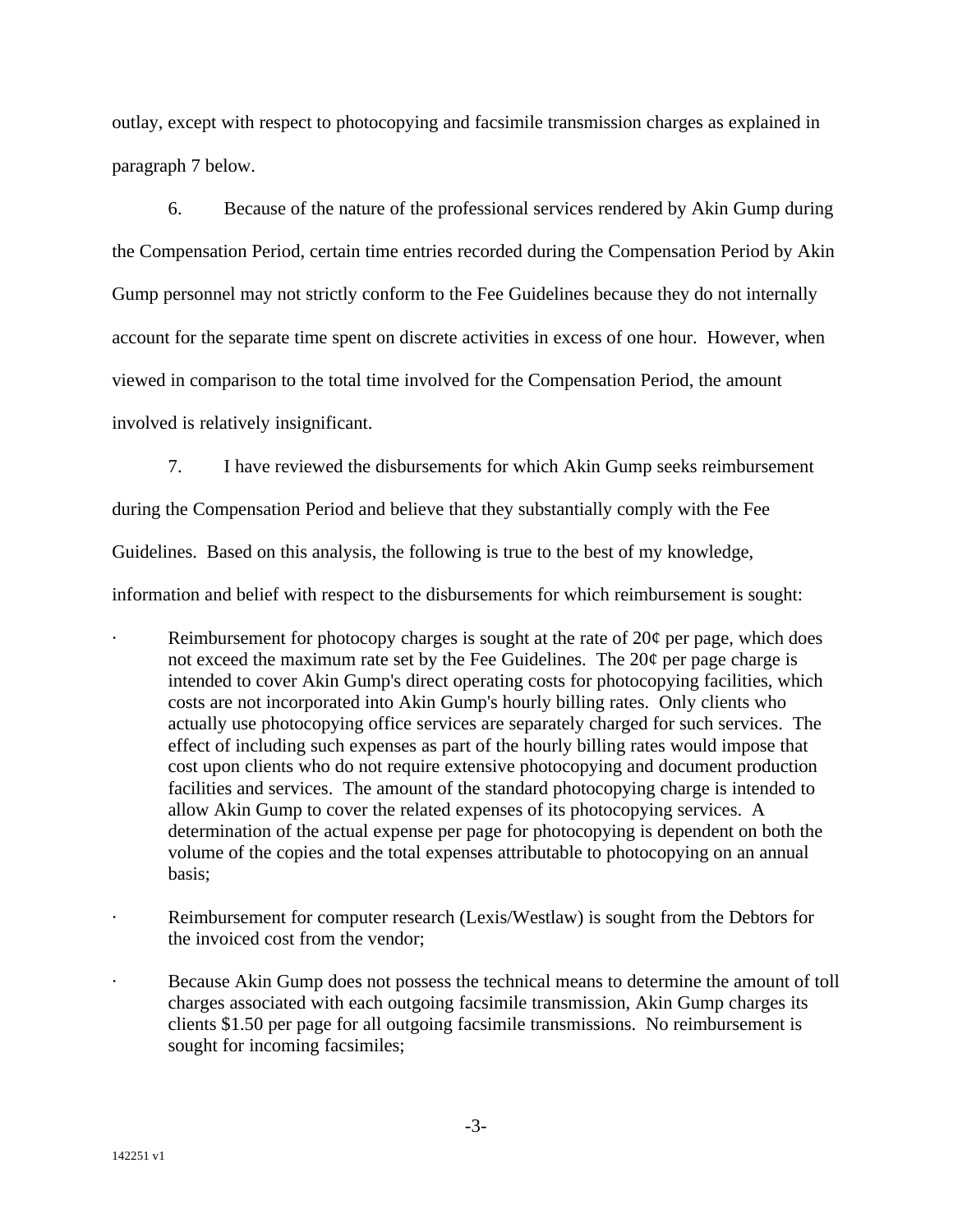- Reimbursement for postage, overnight delivery and courier services are sought only where such services were reasonable and necessary; the amount of disbursements for which reimbursement is sought reflects the need to communicate with the Debtors and various creditors and other parties-in-interest;
	- No reimbursement is sought for disbursements relating to proofreading;
	- Reimbursement for ground transportation charges is sought only where such charges were reasonable and necessary due to (i) the need to attend out of the office meetings to render reasonable and necessary services to the Debtors based on exigent circumstances, (ii) inclement weather conditions, (iii) the unavailability of mass transportation, (iv) the physical incapacity of the professional needing to travel, (v) the weight of the documents or other materials being carried by the professional made the use of mass transportation impractical or (vi) travel was undertaken after 8:00 p.m., because the professional or other individual involved was rendering reasonable and necessary services to the Debtors based on exigent circumstances;
		- Reimbursement for secretarial overtime charges is sought only where such charges were actually incurred and paid by Akin Gump and represent disbursements for services provided outside of regular business hours due to exigent circumstances relating to the Debtors' case.
		- 8. I hereby certify that Thomas Luther, a member of the Informal Senior Note

Committee has reviewed the fee application and has approved it.

Dated: New York, New York September 24, 1998

> s/Fred S. Hodara Fred S. Hodara (FH-7947)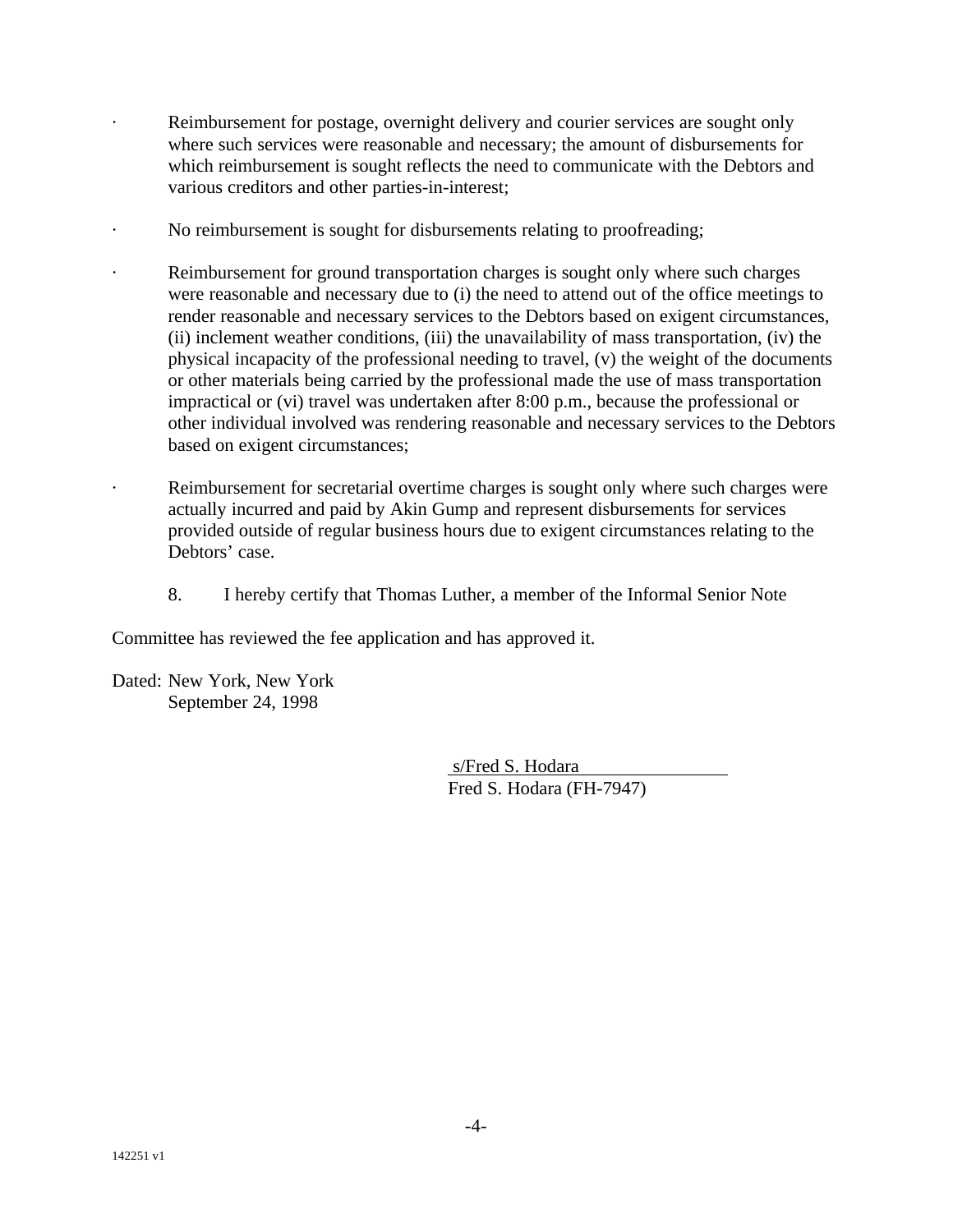## **GOLDEN BOOKS FAMILY ENTERTAINMENT, ET AL. DISBURSEMENT SCHEDULE MAY 17, 1999 THROUGH SEPTEMBER 1, 1999**

| <b>TOTAL:</b>                               | \$11,476.05 |
|---------------------------------------------|-------------|
|                                             |             |
| <b>SERVICE OF PROCESS</b>                   | \$393.00    |
| <b>TRAVEL EXPENSES</b>                      | \$457.20    |
| <b>TELEX &amp; FACSIMILE CHARGES</b>        | \$1,027.20  |
|                                             |             |
| <b>DUPLICATING COSTS</b>                    | \$3,380.27  |
| LONG DISTANCE TELEPHONE & CONFERENCE CALLS  | \$2,017.59  |
| <b>COMPUTERIZED RESEARCH</b>                | \$2,749.72  |
| <b>MEALS</b>                                | \$438.67    |
|                                             |             |
| MESSENGER SERVICE/OVERNIGHT COURIER/POSTAGE | \$1,012.40  |

# **EXHIBIT D**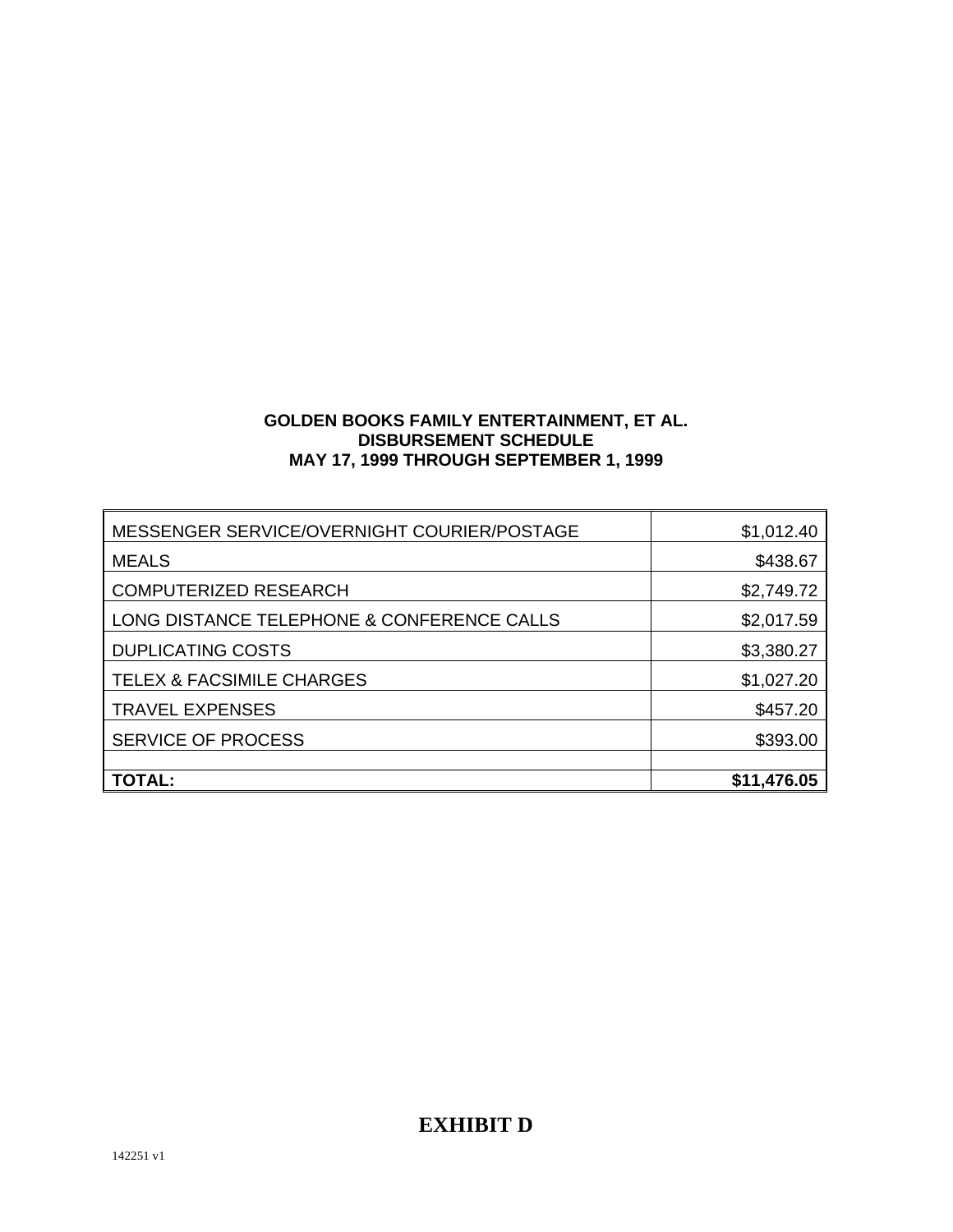# **THE TIME RECORDS OF AKIN, GUMP, STRAUSS, HAUER & FELD, L.L.P.**

# **ARE AVAILABLE UPON REQUEST**

# **TO REQUEST THE TIME RECORDS PLEASE CALL**

# **PETER J. SPROFERA (212) 872-8009**

# **EXHIBIT E**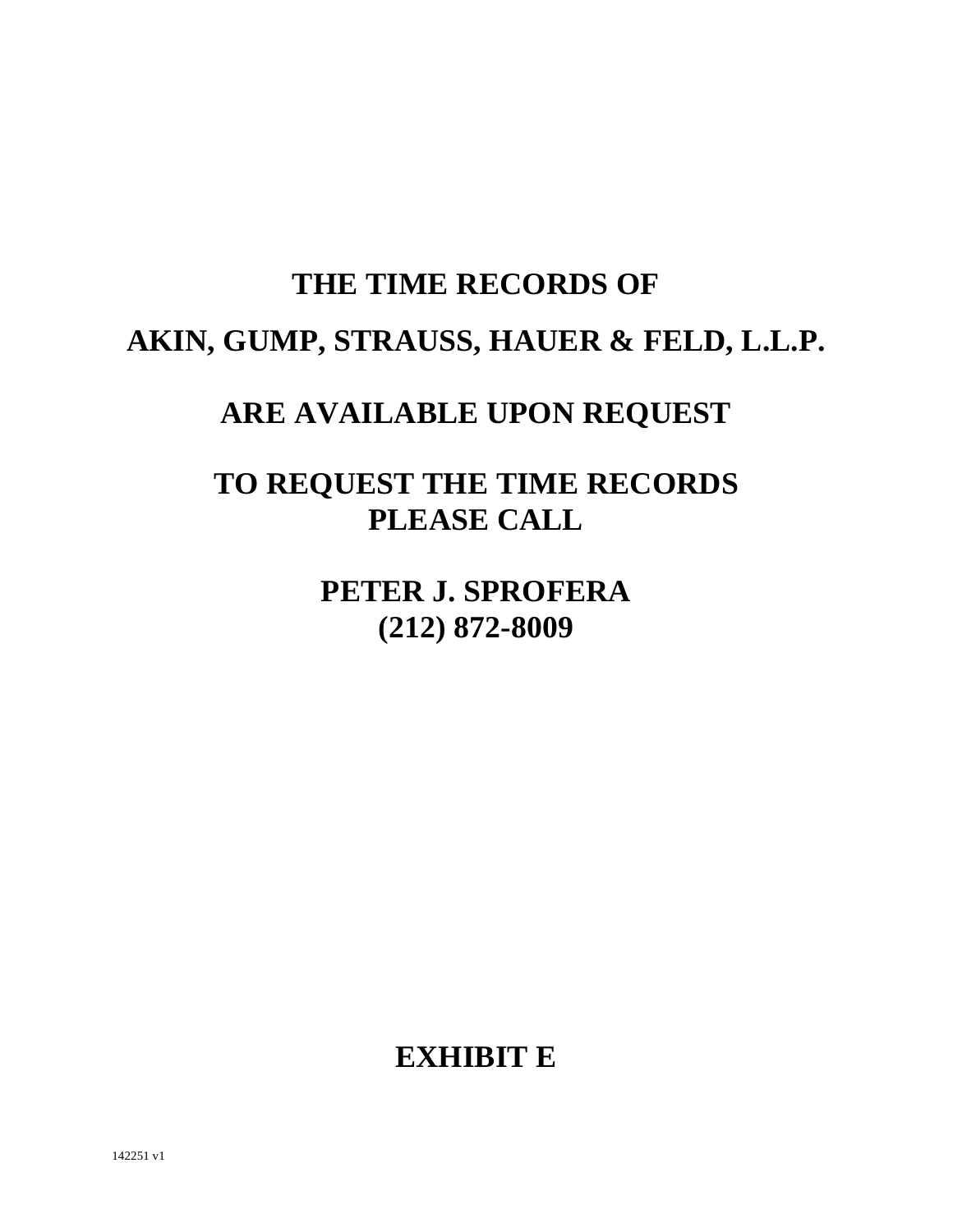| UNITED STATES BANKRUPTCY COURT<br>SOUTHERN DISTRICT OF NEW YORK |     |                            |
|-----------------------------------------------------------------|-----|----------------------------|
| In re:                                                          | – X | (Chapter $11$ )            |
|                                                                 |     |                            |
| <b>GOLDEN BOOKS FAMILY</b>                                      |     | Case Nos. 99 B 10030       |
| ENTERTAINMENT, INC., et al.                                     |     | through 99 B $10032$ (TLB) |
|                                                                 |     |                            |
|                                                                 |     | (Jointly Administered)     |
| Debtors.                                                        |     |                            |
|                                                                 |     |                            |
|                                                                 |     |                            |

#### **CERTIFICATION PURSUANT TO SECTION 504 OF THE BANKRUPTCY CODE, BANKRUPTCY RULE 2016(A), AND BANKRUPTCY COURT FEE AND EXPENSE GUIDELINES**

141812 v2 Pursuant to (i) the Guidelines for Fees and Disbursements for Professionals in Southern District of New York Bankruptcy Cases (issued June 20, 1991), (ii) the Administrative Order with respect to Amended Guidelines for Fees and Disbursements for Professionals in Southern District of New York Bankruptcy Cases (issued April 19, 1995), (iii) the Guidelines for Reviewing Applications for Compensation and Reimbursement of Expenses Filed under 11 U.S.C. Section 330 adopted by the Executive Office for the United States Trustees on March 22, 1995 and (iv) the Clarification and Amendment Regarding the Fee Guidelines, adopted by the Executive Office for United States Trustees, as such Apply to Cases filed in the Judicial Districts of New York, Connecticut and Vermont – Region 2 issued by the United States Trustee for Region 2 on May 10, 1995, (collectively, the "Guidelines"), the undersigned, a member of the firm of Stroock & Stroock & Lavan LLP ("Stroock"), hereby certifies with respect to the Application of the Informal Senior Note Committee (the "Informal Committee")

## **EXHIBIT F**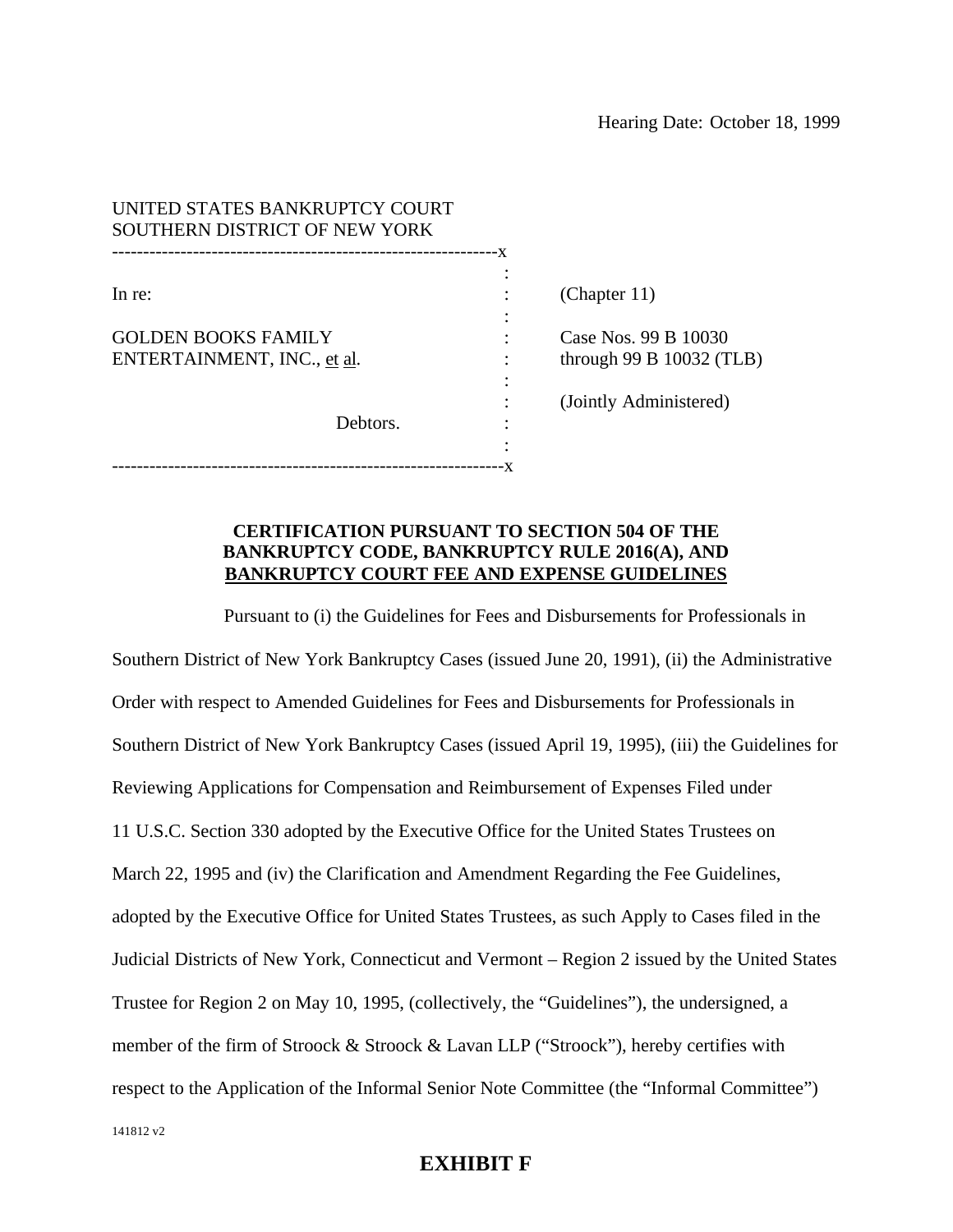for Allowance and Payment of Compensation and for Reimbursement of Expenses of Stroock and Akin, Gump, Strauss, Hauer & Feld, L.L.P. under Bankruptcy Code § 503(b) dated September 24, 1999 (the "Application").

#### A. Certification

1. I am the "Certifying Professional" as defined in the Guidelines. I have read the Application, and certifying that to the best of my knowledge, information and belief, formed after reasonable inquiry, except as specifically indicated to the contrary, (a) the Application complies with the Guidelines, (b) the fees and disbursements sought by Stroock for this compensation period fall within the Guidelines; and (c) the fees and disbursements sought by Stroock, except to the extent prohibited by the Guidelines, are billed at rates, and in accordance with practices, customarily employed by Stroock and generally accepted by Stroock's clients.

2. No agreement or understanding exists between Stroock and any other person for a division of compensation herein, and no agreement prohibited by ' 504 of the Bankruptcy Code (11 U.S.C. ' 504) and Rule 2016 of the Bankruptcy Rules has been made.

#### B. Compliance with Specific Guidelines Regarding Time Records

3. To the best of my knowledge, information and belief, formed after reasonable inquiry, Stroock complies with all of the Guidelines as to the recording of time by Stroock's professionals and paraprofessionals.

#### C. Description of Services Rendered

4. I certify that the Application sets forth at the outset, in the accompanying summary schedules, as well as in the text of the Application, (a) the amount of fees and disbursements sought, (b) the time period covered by the Application, (c) the total professional and paraprofessional hours expended; and further that the schedules and the exhibits to the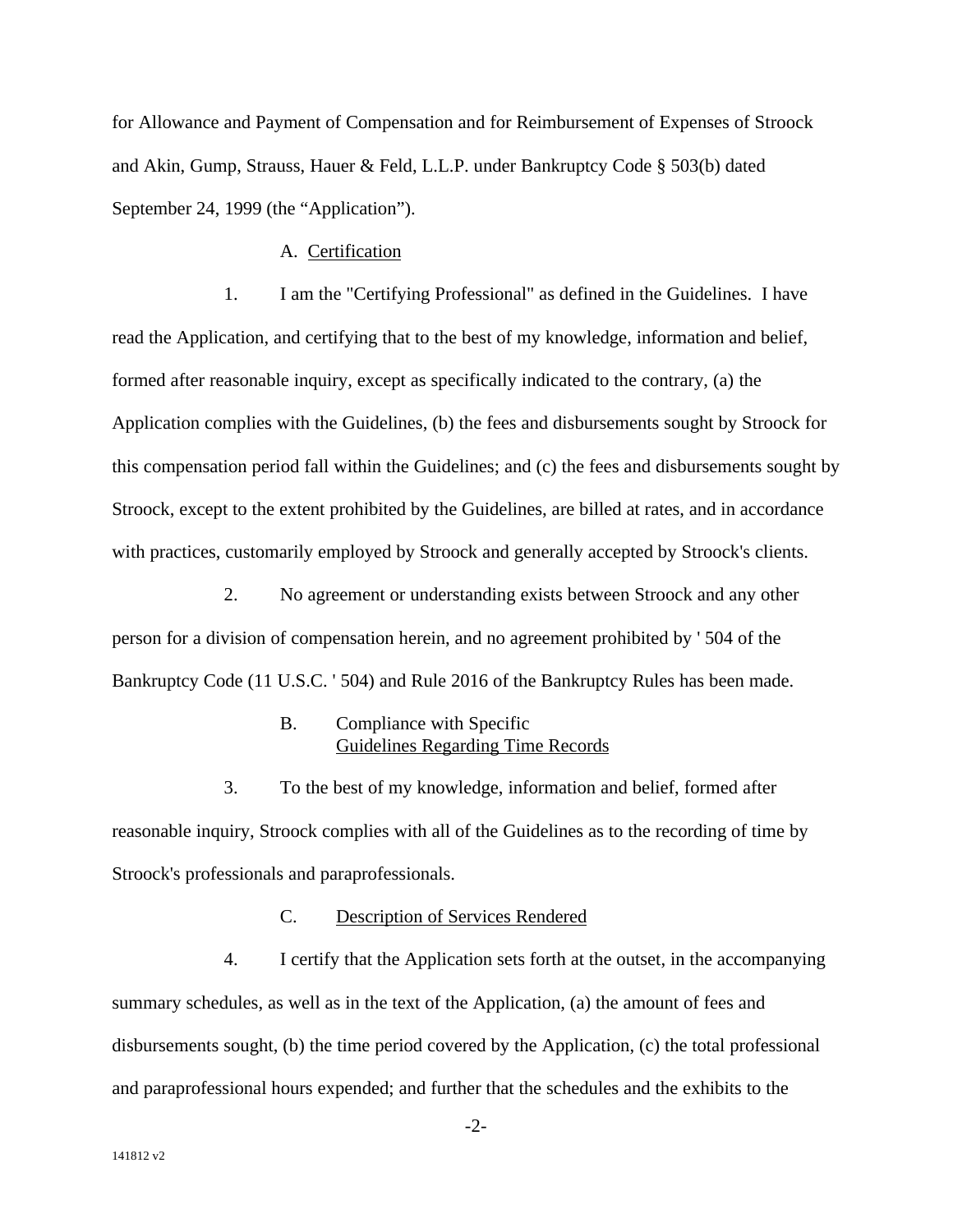Application show (d) the name of each professional and paraprofessional, with his or her position at Stroock, (e) the year that each professional was licensed to practice and (f) the hours worked by each professional and paraprofessional.

#### D. Reimbursement for Expenses and Services

5. In connection with Stroock's request for reimbursement of services and out-of-pocket expenses, I certify to the best of my knowledge, information and belief, formed after reasonable inquiry, (a) Stroock has not included in the amounts billed a profit in providing those services for which reimbursement is sought in the Application; (b) Stroock has not included in the amounts billed for such services any amounts for amortization of the cost of any investment, equipment or capital outlay; and (c) amounts billed for purchases or services from outside third-party vendors are billed in the amounts paid by Stroock to such vendors.

6. I also certify to the best of my knowledge, information and belief, formed after reasonable inquiry, the amounts requested in the Application for reimbursement of expenses fully comply with the Guidelines.

7. I further certify to the best of my knowledge, information and belief, formed after reasonable inquiry, Stroock's ordinary business hour charges for overtime services, library, word processing and other staff services (exclusive of paraprofessional services) for which reimbursement is sought are not included in Stroock's overhead for the purpose of setting billing rates.

Dated: New York, New York September 24, 1999

> S/ Robert Raskin Robert Raskin (RR-0327)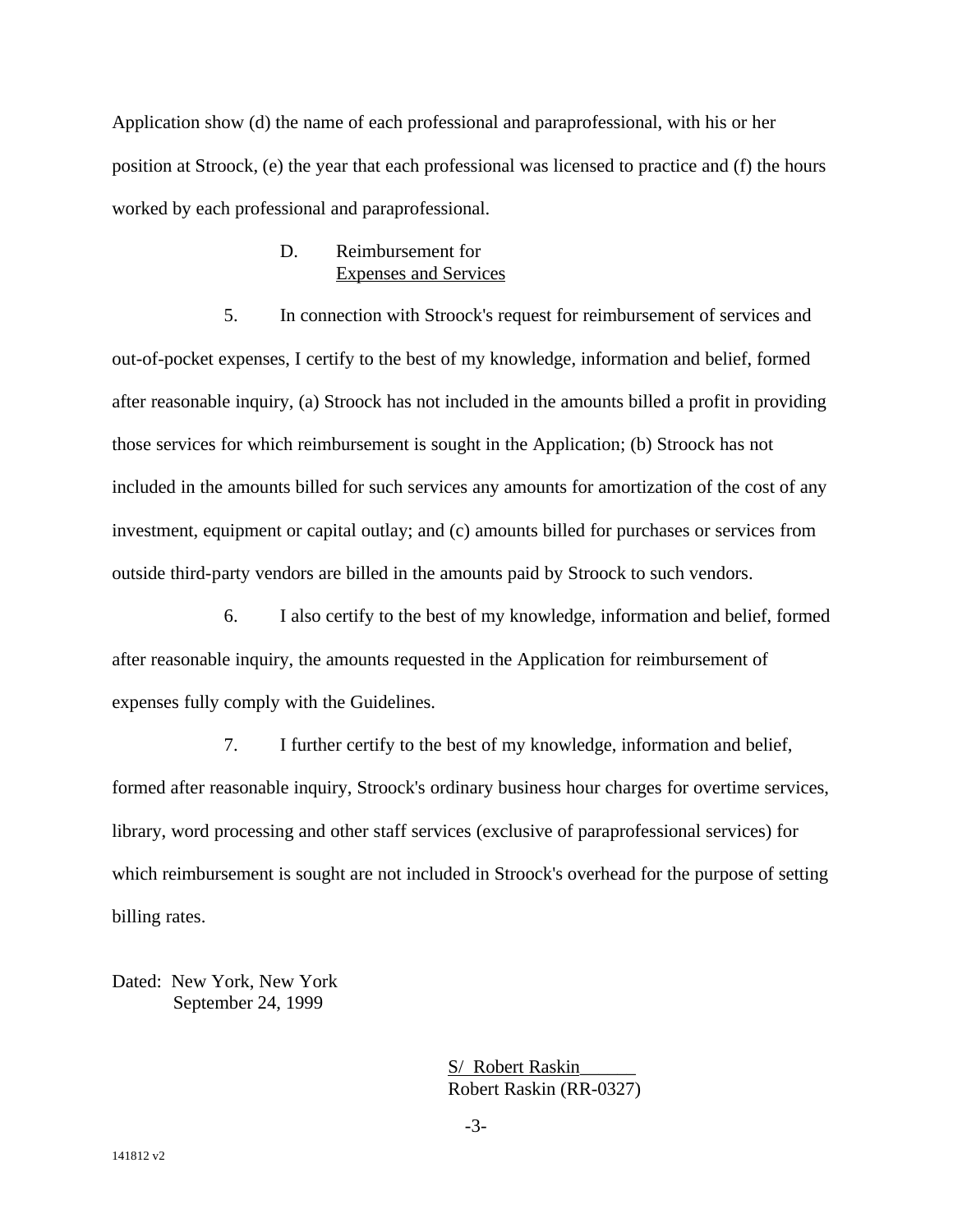## GOLDEN BOOKS FAMILY ENTERTAINMENT, INC. DISBURSEMENTS THROUGH MAY 31, 1999

| <b>MEALS</b>                    | \$<br>876.83    |
|---------------------------------|-----------------|
| MESSENGER SERVICE               | \$<br>1,034.83  |
| LOCAL TRANSPORTATION            | \$<br>3,672.76  |
| LONG DISTANCE TELEPHONE         | \$<br>2,229.44  |
| DUPLICATING COSTS               | \$<br>2,231.72  |
| <b>POSTAGE</b>                  | \$<br>59.32     |
| LEXIS/NEXIS                     | \$<br>224.92    |
| TELEX & FACSIMILE CHARGES       | \$<br>86.94     |
| IWESTLAW                        | \$<br>1,507.65  |
| <b>OVERTIME CHARGES</b>         | \$<br>5,340.00  |
| PRENTICE HALL, CORP. TRUST.     | \$<br>393.00    |
| <b>O/S INFORMATION SERVICES</b> | \$<br>638.80    |
| WORD PROCESSING                 | \$<br>2,010.00  |
|                                 |                 |
| <b>GRAND TOTAL:</b>             | \$<br>20,306.21 |